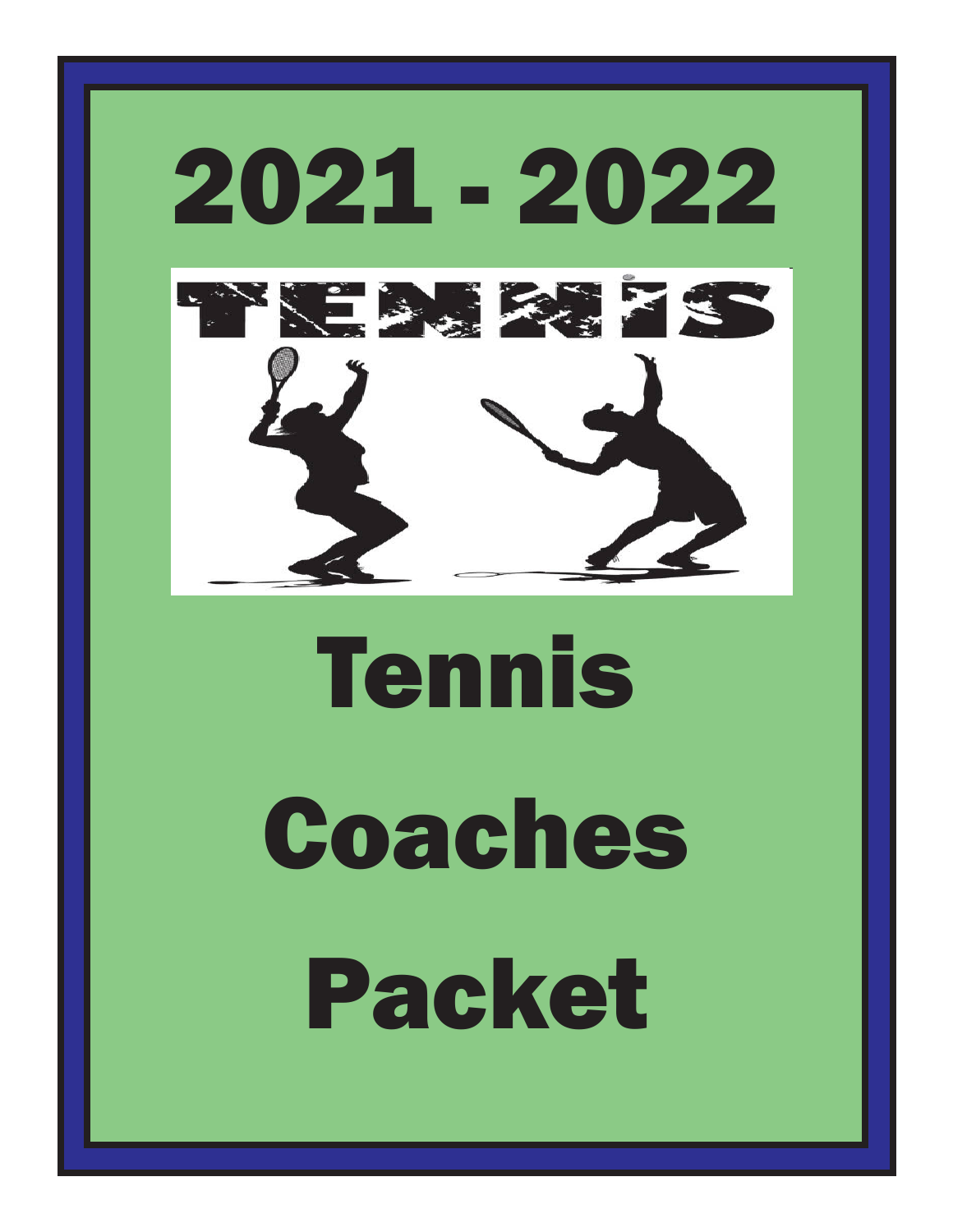## **TABLE OF CONTENTS**

#### The Interscholastic Tennis Program February Online

For additional information related to sports medicine issues concerning athletic participation, please click the "School Resources" tab on the opening page of our website.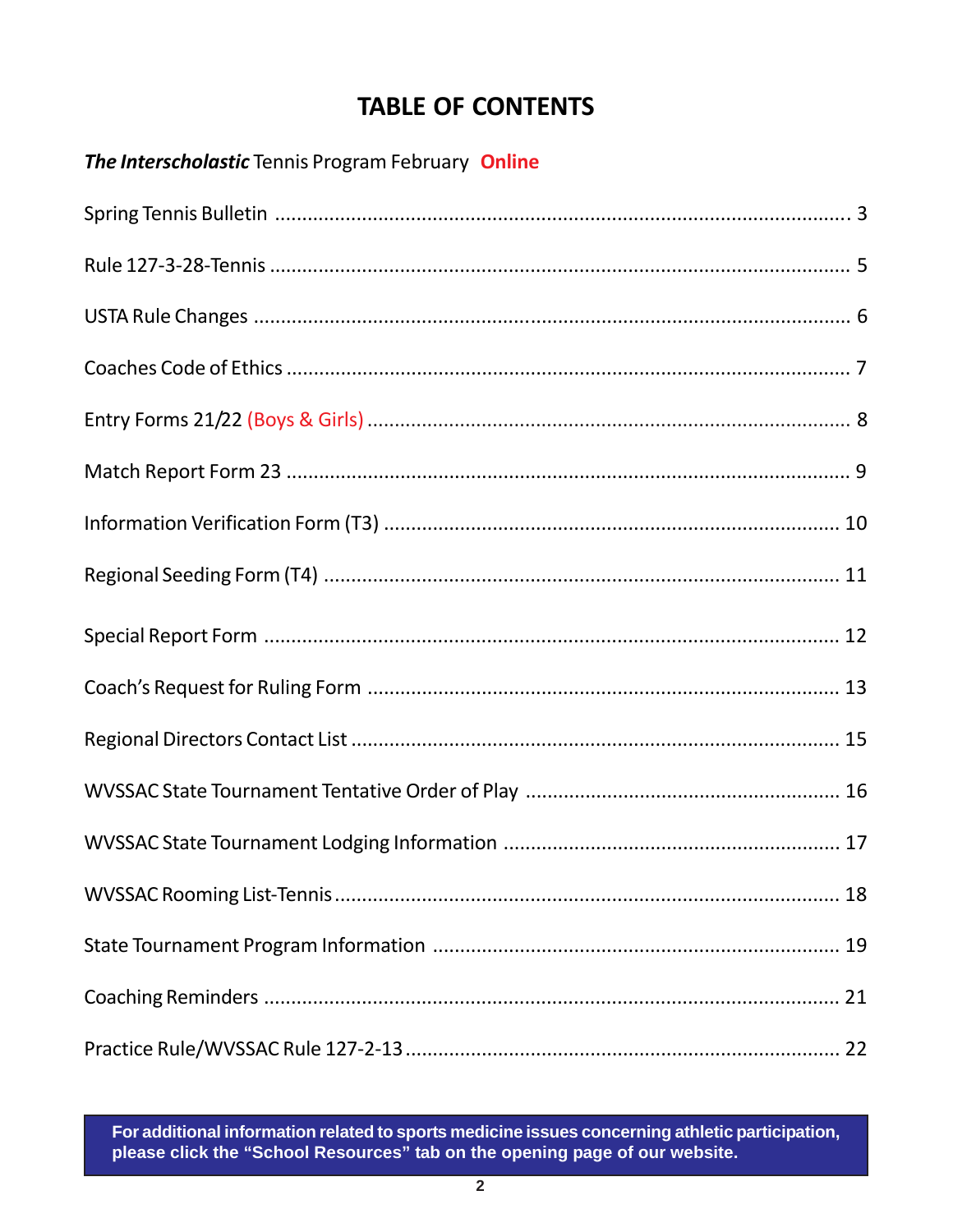## **WEST VIRGINIA SECONDARY SCHOOL ACTIVITIES COMMISSION**

**2875 Staunton Turnpike, Parkersburg, WV 26104-7219**

TELEPHONE: 304-485-5494 E-MAIL: wvssac@wvssac.org WEB SITE: www.wvssac.org



## R I L L E T

| TO:             | Tennis Coaches                          |
|-----------------|-----------------------------------------|
| FROM:           | Greg Reed, Assistant Executive Director |
| DATE:           | January 2022                            |
| <b>SUBJECT:</b> | 2021-2022Tennis-Spring                  |
|                 |                                         |

Coaches are responsible for reviewing and understanding the contents of all documents. Questions should be addressed to this office. Coach must sign and return verification form.

#### **Points of Emphasis:**

- 1. Important dates for high school tennis:
	- a. Season starts Monday, February 28, 2022
	- b. Date of First contest: Monday, March 16, 2022
	- c. Form T3 due to WVSSAC by March 16, 2022
	- d. Form T4 to Regional Director April 6, 2022
	- **e. Regional Entry Form Due: May 2, 2022. (\$50.00 fine for late submission and players will not be seeded. All players will be entered in the blind draw.)**
	- f. Season ends when eliminated from post season play.
	- g. Regional Tournament Dates: Tournament can begin on Monday, May 2, 2022 but must begin no later than Tuesday, May 3, 2022. Regionals must be completed by Saturday, May 29th.
	- h. State Tournament Dates May 12-14, 2022
	- i. State Tournament Coaches' Meeting and Registration, Wednesday, May 11 at Kanawha City Community Tennis Center in Charleston, WV. All coaches of individuals participating in the State Tournament are required to attend.

Failure of the coach to attend the meeting or to send a school-appointed professional representative will result in disqualification of the qualifiers.

2. Please review the **Tennis Program** from the February issue of *The Interscholastic.* Available Online: www.wvssac.org

#### **3. Tennis Rules Clinics**

The WVSSAC will not conduct yearly Tennis Rules Clinics. Each coach must sign and return the enclosed verification form (T3).

- 4. A tennis team will be allowed to participate in twenty-two (22) matches in a season, excluding Regional and State Tournament Play.
- 5. Eligibility forms are due **online** by the date of the first contest according to the Standardized Calendar.
- 6. The WVSSAC adopted the Wilson tennis ball for tournament play.
- 7. Regional and State Tournament Play (Refer to *The Interscholastic*). Available online after season begins for most current information.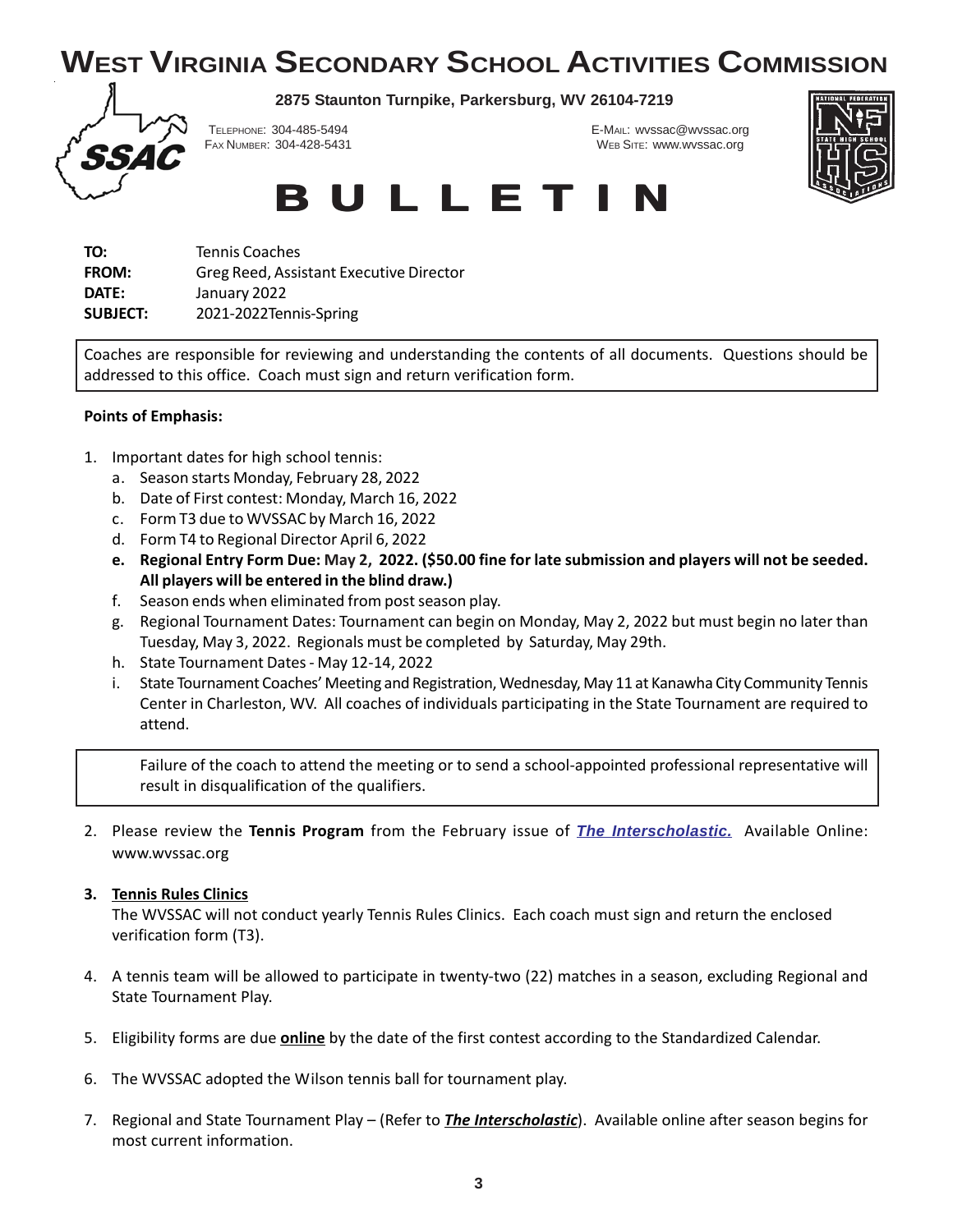8. Preseason Meetings: It is highly recommended that all coaches conduct a preseason meeting for their players and parents. In addition to their own rules and regulations, coaches must address players on gamesmanship, conduct, and sportsmanship rules before the first regular season match.

Coaches are asked to carefully review the Spectator Support Information with players, fans, and parents.

**Rule 127-4-3 Code for Interscholastic Athletics** – Coaches are hereby notified to carefully review this rule with special emphasis on **3.8**

- 9. As part of our emphasis on good sportsmanship, good conduct, and adherence to rules and regulations, the WVSSAC will be training individuals to serve as tennis officials. **Regional Tournament Directors will be asked to use these trained officials.** It is recommended that schools use these officials or secure impartial personnel during regular season play. If you know any individuals who would be willing to become tennis officials, please direct them to contact the WVSSAC office.
- 10. Coaches Request for Ruling Form Upon the recommendation of the Tennis Coaches Committee, Coaches Request for Ruling Form has been developed. If all coaches and players adhere to the rules and regulations, there should be no need for such a form. However, if an inappropriate action occurs, the form should be utilized to resolve the issue.
- 11. The WVSSAC Special Report Form will be used by coaches to report unsportsmanship like acts by players or coaches, unsafe playing conditions, improper match administration, or any other items that could not or were not handled by use of the Coaches Request for Ruling From. One copy of the Special Report Form is enclosed; additional copies will be provided upon request. This form shall be mailed to the WVSSAC office.
- **12. Honest Effort Rule**: A player cannot default a match to save energy for another match or default to gain an advantage by not playing. If an athlete does not adhere to this rule, he/she will be disqualified from the tournament.
- **13. Good Faith Rule**: An athlete must complete the qualifying tournament to be eligible to compete at the next level. **Athletes who know they will be unable to complete the competition must notify the coach immediately and that athlete should not be entered in the competition.**
- **14. Any maneuvering or stacking of positions is cheating.** Players must be played according to their ability.
- **15. Head Trauma Guidelines** – Refer to the approved Return to Play/Concussion Protocol. RTP refers to return to play and return to practice. The appropriate health care professional will determine when a concussed athlete may return to participation.
- **16. Injury/Participation Procedure at WVSSAC Championship Events** Medical personnel (athletic trainers) will have the jurisdiction concerning the return of player to competition after an injury.
- **17. Use of Drugs, Medication or Food Supplements by Athletes** It is the philosophy of the National Federation and the WVSSAC that students be encouraged and supported in their efforts to develop and maintain a healthy lifestyle. In promotion of safety and healthy lifestyles, the WVSSAC Sports Medicine Committee requests that coaches assume the responsibility of informing athletes that the use of substances should be discontinued especially during the times when dehydration may occur due to potential life threatening consequences.
- **18. All coaches for each sport are required to complete an Emergency Action Plan (Senate Bill 40). This must be completed online - See your Athletic Director for further information.**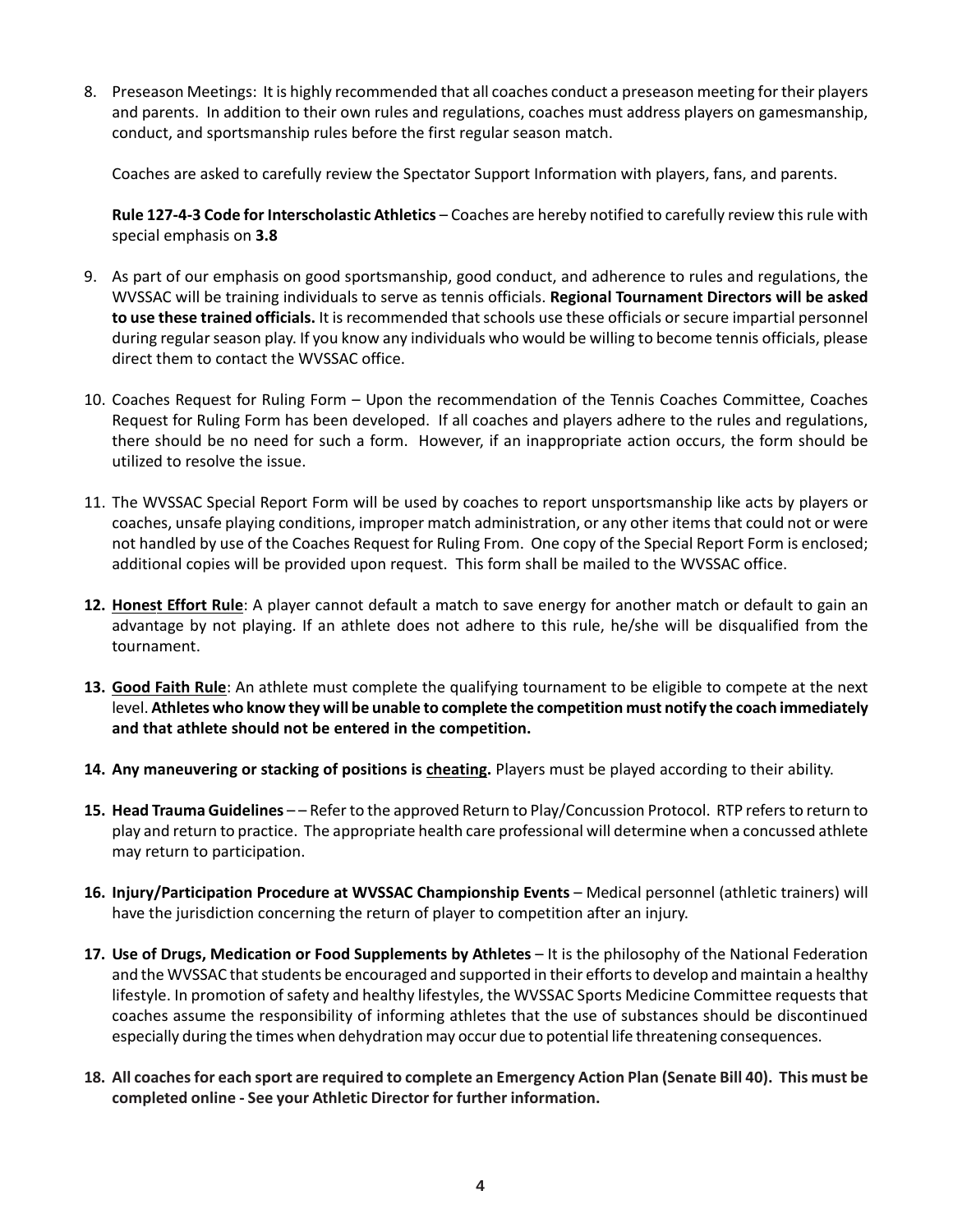#### **§127-3-28. Tennis (Boys and Girls).**

28.1. Rules: Tennis rules published by the United States Tennis Association are the official rules for all interscholastic competition unless otherwise provided by Commission modification.

28.2. Organized Team Practice: Organized team practice will begin on Monday of Week 35 and the first contest may be played on Wednesday of Week 37.

28.3. Length of Season: The tennis season will end for each team or individual at tournament elimination.

28.4. Maximum Team Contests: A tennis team will be permitted 22 matches exclusive of sectional, regional, and state contests.

28.4.a. Dual, triangular and quadrangular matches count as one match. Matches in which five or more schools participate count as two matches.

28.5. Scrimmages: Two tennis scrimmages with another high school may be conducted. (See Glossary.)

28.6. Individual students of a team must have practiced on **12** separate days, exclusive of the day of a contest, before participating in an interscholastic contest. (Effective September 13, 2021)

28.7. A student may accept awards in WVSSAC sanctioned events or non-sanctioned events during the entire year. These awards must be consistent with the items specified in §127-3-5.

28.8. Middle Schools: The above will apply for middle schools with the following adaptations: (Revised 2018-19)

28.8.a. Middle school teams may play 16 matches including tournaments sanctioned by the WVSSAC.

28.8.b. Middle school teams are permitted one scrimmage. (See Glossary.)

28.8.c. There shall be one season for tennis in middle school, either fall or spring; however, the season selected shall be no longer than 12 weeks.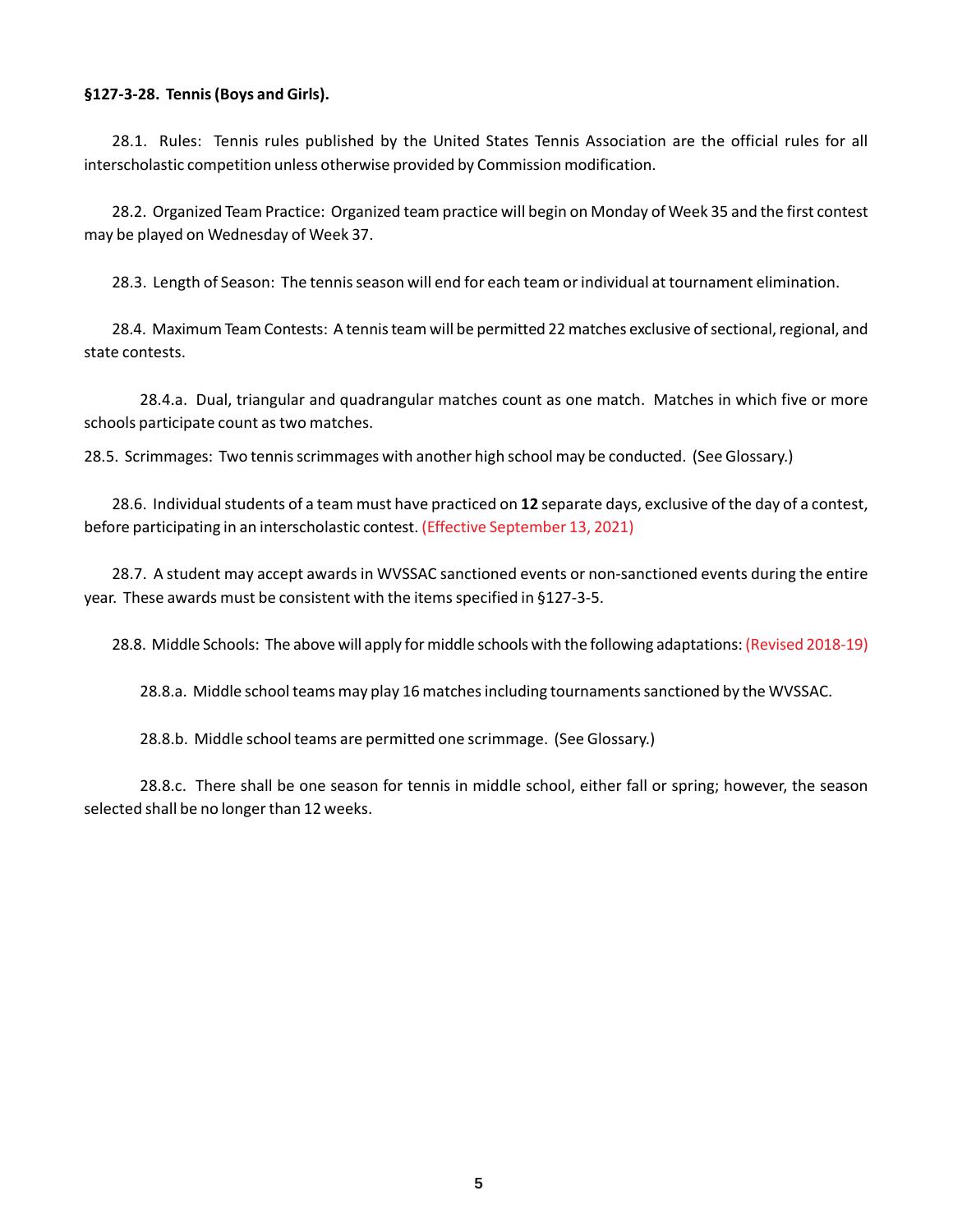#### **Summary of Important Changes for 2021 Edition of** *Friend at Court* **ITF Rules of Tennis**

Substantive changes to the 2021 edition of the Friend at Court are summarized below.

 [p. 44] The structure for USTA regulations for tournaments, ranking, and sanctioning has changed. Generally the regulations that appear in Friend at Court apply to all tournaments. Additionally the USTA has separate regulations published on its website that apply to a specific category of tournaments: • USTA Net Generation Pathway Regulations for all USTA Net Generation Programs; • USTA Adult and Family Tournament, Ranking, and Sanctioning Regulations for all Adult and Family Tournaments; • USTA Junior Tournament, Ranking, and Sanctioning Regulations for Junior Tournaments that count for ranking; and • USTA Wheelchair Tournament, Ranking, and Sanctioning Regulations for all Wheelchair Tournaments.

[pp. 44-45] USTA Regulation I.A.4. allows a Section or District to adopt special tournament regulations as long as they are not inconsistent with the ITF Rules of Tennis, USTA Regulations, and the applicable (Net Generation, Adult and Family, Junior, or Wheelchair) USTA Tournament, Ranking, and Sanctioning regulations.

[p. 50] USTA Regulation I.E. allows the Tournament Committee to determine the match format and scoring system except as restricted by applicable National, sectional, or district regulations. The tournament entry form must specify the format. x

[pp. 52-53] New FAC Comment I.G-1 highlights new age and eligibility requirements for juniors to play in any tournament that counts for ranking.

[p. 54] USTA Regulation I.G.b. was reorganized to more clearly explain the eligibility requirements for Adult and Family tournaments.

 [p. 59] USTA Regulation I.H.4.b. explains that optional methods for selecting or accepting players into tournaments may be available under applicable regulations for Junior, Adult and Family, Wheelchair, and USTA Net Generation divisions.

[p. 60] USTA Regulation II.A.2. states that special seeding provisions found in the USTA Adult and Family Tournament, Ranking, and Sanctioning Regulations may apply to Adult and Family tournaments sanctioned by the Adult Competition Committee.

[p. 61] FAC Comment II.A-6 states that any rating system may be used for seeding unless restricted by the USTA.

 [p. 72] FAC Comment II.B-4 describing alternative types of Feed-In Championship Draws was re-written.

[p. 96] Table 12 includes revisions for the time allowed between sets for some Wheelchair Divisions.

 [pp. 100-101] USTA Regulation III.H.2. gives the Referee discretion to switch to a Match Tiebreak in lieu of a deciding final set, short sets, or pro-sets subject to any restrictions in the applicable USTA Tournament, Ranking, and Sanctioning Regulations for national tournaments.

[p. 105] USTA Regulation IV.C.13. allows the USTA or a Sectional Association or District Association to waive the prohibition on a player entering a tournament intending to withdraw if the player's entry is accepted in another tournament.

 [p. 113] USTA Regulation IV.F.1. applies the USTA Suspension Point System to all sanctioned tournaments except certain USTA Net Generation Programs.

[p. 118] USTA Regulation V.B. requires any grievance arising from the denial of entry into a tournament on the basis of residency be filed with  [p. 120] USTA Regulation VI.D. provides that the USTA Net Generation Pathway Regulations govern USTA Net Generation Programs that use Red, Orange, or Green Ball Tennis.

[p. 120] USTA Regulation VI.E. allows Red, Orange, and Green Ball Tennis to be played not only in Adult and Family Divisions but also in Wheelchair Divisions.

[p. 124] USTA Regulation VII.D. revises the process for appealing official certification decisions. xii

[p. 126] USTA Regulation VIII. General Ranking Regulations have been removed from the Friend at Court. Instead these regulations, which are specific to a division, are published on the USTA website: • Junior Tournament, Ranking, and Sanctioning Regulations; • Adult and Family Tournament, Ranking, and Sanctioning Regulations; and • Wheelchair Tournament, Ranking, and Sanctioning Regulations. U.S. citizenship and alien eligibility requirements have been moved to USTA Regulation VIII.

 [p. 127] USTA Regulation IX.C.1. states that the ranking eligibility regulations in USTA Regulation VIII.D. also serve as the eligibility requirements for certain junior tournaments sanctioned by a Sectional Association.

[p. 128] USTA Regulation IX.E. states that the USTA Junior Tournament, Ranking, and Sanctioning Regulations govern: • Tournaments sanctioned by the Junior Competition Committee; • Process by which these tournaments are sanctioned; • Rankings at all levels; and • Minimum requirements for Sectional or District tournaments that count for ranking.

 [p. 129] USTA Regulation X.D. requires the USTA Adult Competition Committee to sanction all USTA Level 1 Adult and Family National Championships and other tournaments authorized by the USTA Adult and Family Tournament, Ranking, and Sanctioning Regulations. These regulations govern the sanctioning process for these tournaments.

[p.129] USTA Regulation X.E. states that the USTA Adult and Family Tournament, Ranking, and Sanctioning Regulations govern: • Tournaments sanctioned by the Adult Competition Committee; • Process by which these tournaments are sanctioned; and • Adult and Family rankings at all levels; • Minimum requirements for Sectional or District tournaments that count for ranking.

[p. 138] USTA Regulation XVII.A.4. requires all Tournament Directors to comply with the requirements of Safe Play, including clearing USTA background screening and successfully completing Safe Play education.

 [p. 141] USTA Regulation XVII.C.6. allows the Sectional Associations or its District Associations to set sanction fees unless the applicable Tournament, Ranking, or Sanctioning Regulations set the fee for the tournament.

[p. 141] USTA Regulation XVII.E. states that the regulations for sanctioning Level 1 Adult and Family National Championships and other tournaments sanctioned by the USTA Adult Competition Committee are in the USTA Adult and Family Tournament, Ranking, and Sanctioning Regulations.

[p. 149] New USTA Regulation XXI. establishes assumption of risk, release of liability, waiver of liability, and indemnity provisions for injury to USTA members, players, spectators, and other participants related to their attendance at USTA tournaments, programs, and events. This includes exposure to infectious diseases. These provisions inure to the benefit of the USTA, Sectional Associations, District Associations, and host facilities and their employees, contractors, representatives, and agents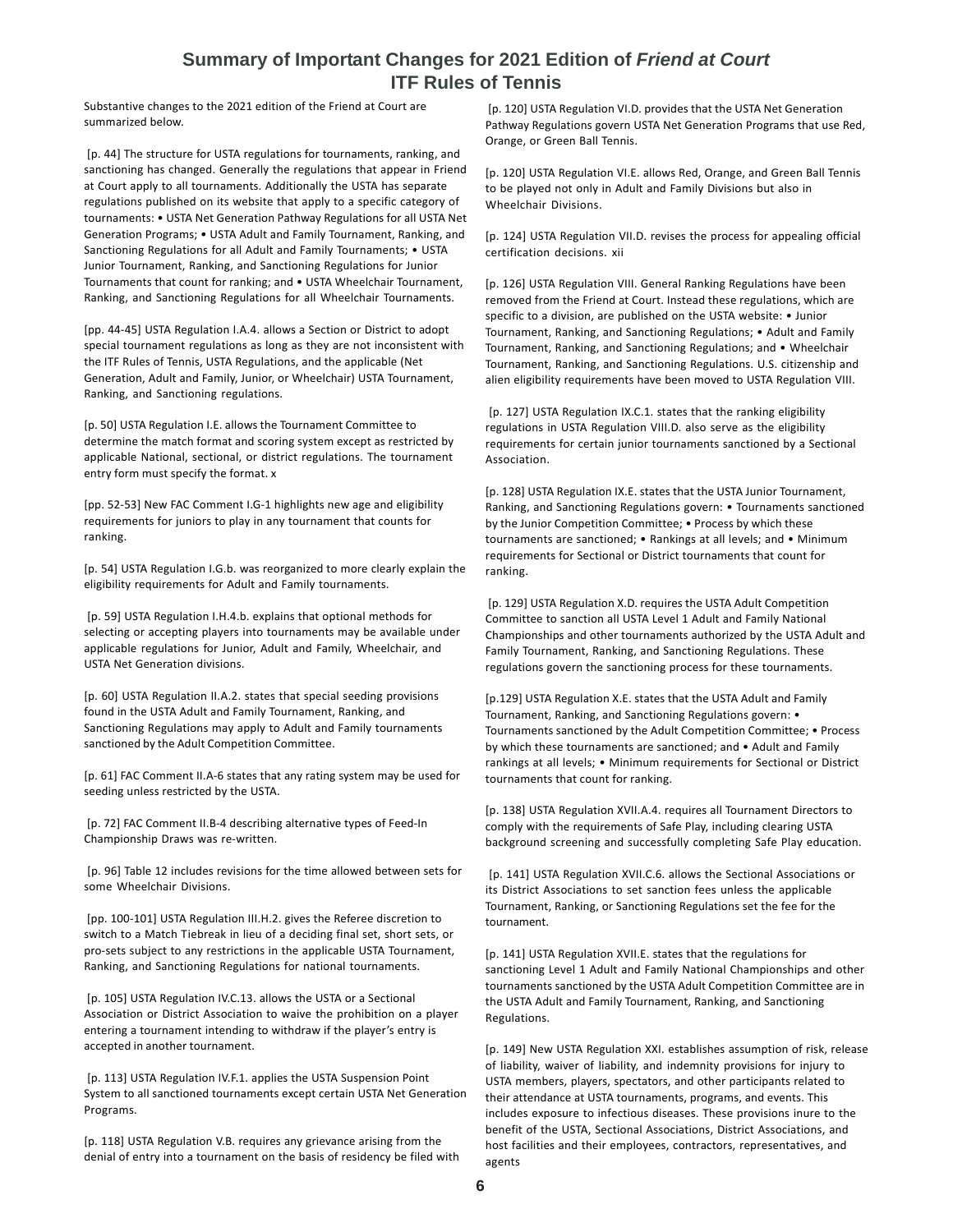

## **The Coaches Code of Ethics**

The function of a coach is to educate students through participation in interscholastic competition. An interscholastic program should be designed to enhance academic achievement and should never interfere with opportunities for academic success. Each student should be treated with the utmost respect, and his or her welfare should be considered in decisions by the coach at all times. Accordingly, the following guidelines for coaches have been adopted by the NFHS Board of Directors.

**The coach** shall be aware that he or she has a tremendous influence, for either good or ill, on the education of the student and, thus, shall never place the value of winning above the value of instilling the highest ideals of character.

**The coach** shall uphold the honor and dignity of the profession. In all personal contact with students, officials, athletic directors, school administrators, the state high school athletic association, the media, and the public, the coach shall strive to set an example of the highest ethical and moral conduct.

**The coach** shall take an active role in the prevention of drug, alcohol and tobacco abuse.

**The coach** shall avoid the use of alcohol and tobacco products when in contact with players.

**The coach** shall promote the entire interscholastic program of the school and direct his or her program in harmony with the total school program.

**The coach** shall master the contest rules and shall teach them to his or her team members. The coach shall not seek an advantage by circumvention of the spirit or letter of the rules.

**The coach** shall exert his or her influence to enhance sportsmanship by spectators, both directly and by working closely with cheerleaders, pep club sponsors, booster clubs, and administrators.

**The coach** shall respect and support contest officials. The coach shall not indulge in conduct which would incite players or spectators against the officials. Public criticism of officials or players is unethical.

**The coach** should meet and exchange cordial greetings with the opposing coach to set the correct tone for the event before and after the contest.

**The coach** shall not exert pressure on faculty members to give student special consideration.

**The coach** shall not scout opponents by any means other than those adopted by the league and/or state high school athletic association.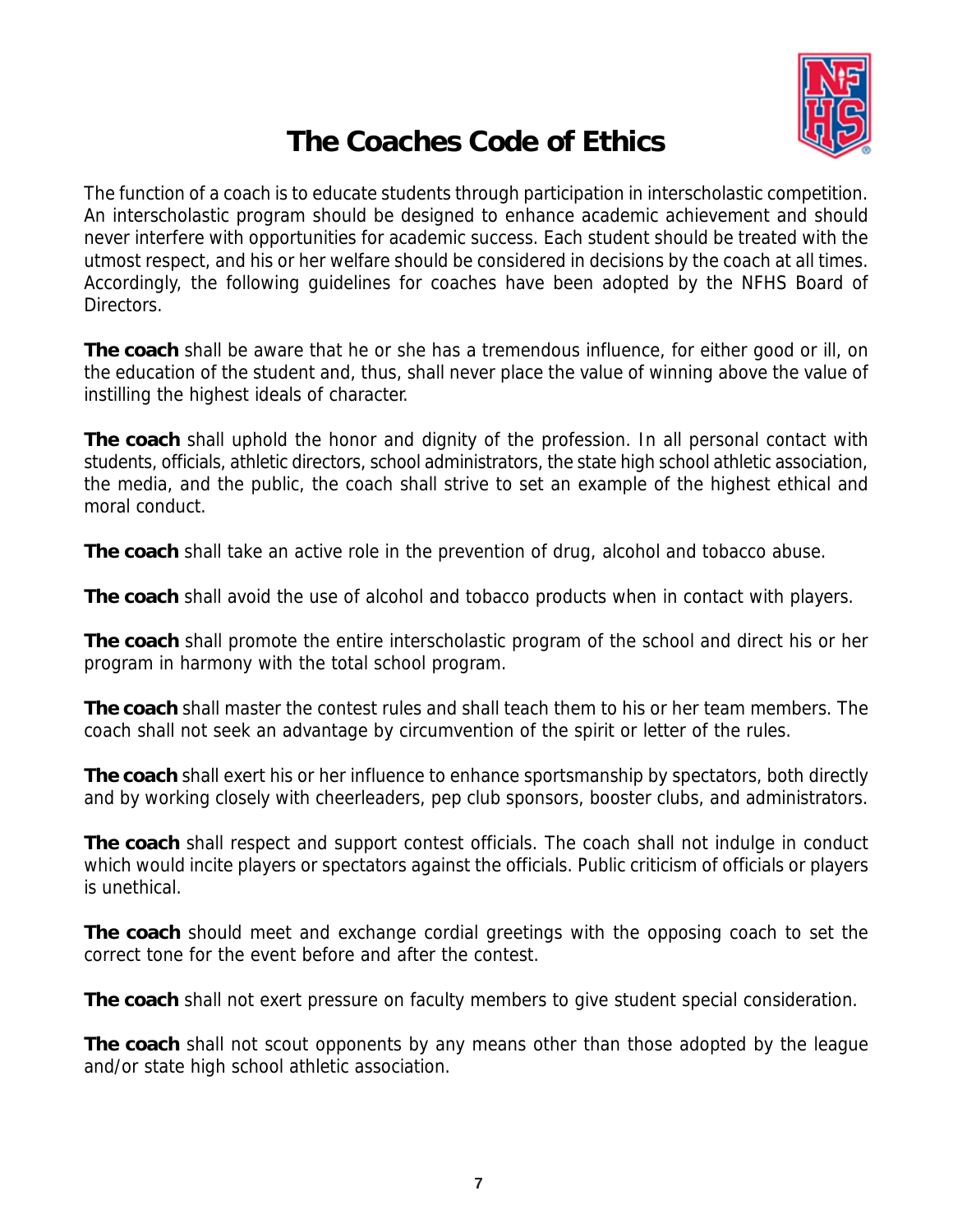#### **WVSSAC TENNIS ENTRY FORM INDIVIDUAL SINGLES & DOUBLES COMPETITION REGIONAL TOURNAMENT**

#### **REFER TO THE INTERSCHOLASTIC**

| School                      |          | <b>Phone Number</b> |            |
|-----------------------------|----------|---------------------|------------|
| City                        | Zip Code | Class               | Region No. |
| School's Colors             |          | Nickname            |            |
| Coach's Name                |          | Home Phone Number   |            |
| Coach's E-Mail Address      |          |                     |            |
| Assistant Coach(es) Name(s) |          |                     |            |

1. The purpose of this form is to enter players into the individual singles and doubles regional competition.

2. Each position and player must have played at least 6 team matches in order to qualify.

3. Each participant must also meet all current eligibility rules of the WVSSAC.

4. Teams must play at least 50% of the teams within their assigned region to be eligible to participate in the regional seeding process.

### ALL BLANKS(INFORMATION) **MUST BE COMPLETED**

| Participants are:<br><b>Singles</b> (NO ALTERNATES ALLOWED) Name<br>Number 2 |      | #Teams Played<br>in Region | <b>Regional Entry</b><br>Record W-L<br><u> The Common State Common State Common State Common State Common State Common State Common State Common State Common State Common State Common State Common State Common State Common State Common State Common State Common S</u> | Overall Entry<br>Record W-L | # of Times<br><b>Position Played</b> | # of Times Player<br>Played Position        |
|------------------------------------------------------------------------------|------|----------------------------|-----------------------------------------------------------------------------------------------------------------------------------------------------------------------------------------------------------------------------------------------------------------------------|-----------------------------|--------------------------------------|---------------------------------------------|
| *Doubles<br>Doubles 1                                                        | Name | #Teams Played<br>in Region | <b>Regional Entry</b><br>Record W-L                                                                                                                                                                                                                                         | Overall Entry<br>Record W-L | # of Times<br>Position Played        | # of Times Player<br><b>Played Position</b> |
| Doubles $2 \_$                                                               |      |                            |                                                                                                                                                                                                                                                                             |                             |                                      |                                             |
| Doubles 3<br><u> 1989 - Johann Stein, mars and de Barbara (b. 1989)</u>      |      |                            |                                                                                                                                                                                                                                                                             |                             |                                      |                                             |

**\*Alternates for Doubles Only** NOTE: Alternates are listed in order of ability and substitution. (For Example: #1 alternate must be substituted first)

| - |
|---|
|   |

\_\_\_\_\_\_\_\_\_\_\_\_\_\_\_\_\_\_\_\_\_\_\_\_\_\_\_\_\_\_\_\_\_\_\_\_\_\_\_\_\_\_\_\_\_\_\_\_\_\_\_\_\_\_\_\_\_\_\_\_\_\_\_\_\_\_\_\_\_\_\_\_\_\_\_\_\_\_\_\_\_\_\_\_\_\_\_\_\_\_

Use the space below to provide any information needed **to seed** the top four players at each singles position and the top four teams in each doubles position. \_\_\_\_\_\_\_\_\_\_\_\_\_\_\_\_\_\_\_\_\_\_\_\_\_\_\_\_\_\_\_\_\_\_\_\_\_\_\_\_\_\_\_\_\_\_\_\_\_\_\_\_\_\_\_\_\_\_\_\_\_\_\_\_\_\_\_\_\_\_\_\_\_\_\_\_\_\_\_\_\_\_\_\_\_\_\_\_\_\_\_\_\_\_\_\_\_\_\_

\_\_\_\_\_\_\_\_\_\_\_\_\_\_\_\_\_\_\_\_\_\_\_\_\_\_\_\_\_\_\_\_\_\_\_\_\_\_\_\_\_\_\_\_\_\_\_\_\_\_\_\_\_\_\_\_\_\_\_\_\_\_\_\_\_\_\_\_\_\_\_\_\_\_\_\_\_\_\_\_\_\_\_\_\_\_\_\_\_\_

Date\_\_\_\_\_\_\_\_\_\_\_\_\_\_\_\_\_\_\_\_\_\_\_\_\_\_\_\_\_\_\_\_\_\_\_\_ Coach's Signature \_\_\_\_\_\_\_\_\_\_\_\_\_\_\_\_\_\_\_\_\_\_\_\_\_\_\_\_\_\_\_\_\_\_\_\_\_\_\_\_

Athletic Director or Principal's Signature

**If the Regional Entry Form is not received in the WVSSAC office by the due date, a \$50.00 late fee will be issued to the school and that school's players will not be entered in the seed draw for the top four positions. All players of the violating school will be placed in the blind draw.**

Mail or fax (304-428-5431) **this original** to the WVSSAC office. Make one copy and send it to your regional director. **\*Match Report Forms** are to be taken to the Regional Tournament coaches' meeting for the

purpose of seeding the top four entries at each position.

Check **The Interscholastic** for his/her name and address.

 **Prior to any doubles play**, alternates (doubles only) who were listed on the Entry Form may be used only in case of **illness** or **injury** and only in the **position of the unavailable player**.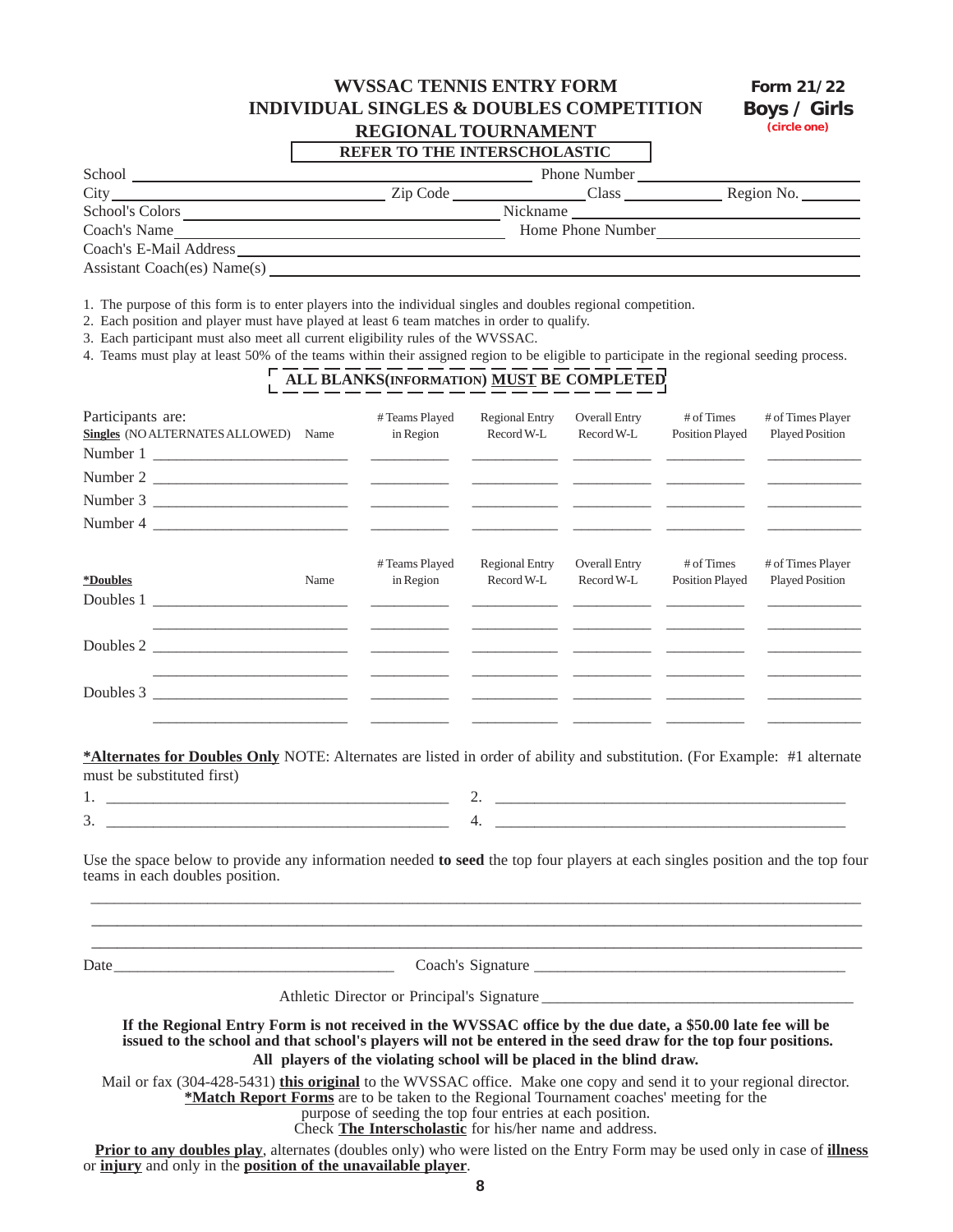#### **MATCH REPORT FORM**

Coaches are to use this form for all regular season matches. **Match Report Forms** are to be taken to the Regional Tournament coaches' meeting for the purpose of seeding the top four entries at each position.

The WVSSAC reserves the right to request all forms in the event of inappropriate line-up allegations. Coaches will be required to submit these forms and challenge procedures in the event of a reported violation.

|                            |        | HOME PLAYER(S) VISITING PLAYER(S) WINNER |                | <b>SCORE</b> |
|----------------------------|--------|------------------------------------------|----------------|--------------|
| #1 SINGLES                 |        |                                          |                |              |
| #2 SINGLES                 |        |                                          |                |              |
| #3 SINGLES                 |        |                                          |                |              |
| #4 SINGLES                 |        |                                          |                |              |
| #1 DOUBLES                 |        |                                          |                |              |
| #2 DOUBLES                 |        |                                          |                |              |
| #3 DOUBLES                 |        |                                          |                |              |
|                            |        |                                          |                |              |
| <b>FINAL TEAM SCORE</b>    |        |                                          |                |              |
|                            | Winner | Score                                    | Loser          | Score        |
| <b>COACH</b>               |        |                                          |                |              |
|                            | Home   |                                          | <b>Visitor</b> |              |
| <b>WEATHER CONDITIONS:</b> |        |                                          |                |              |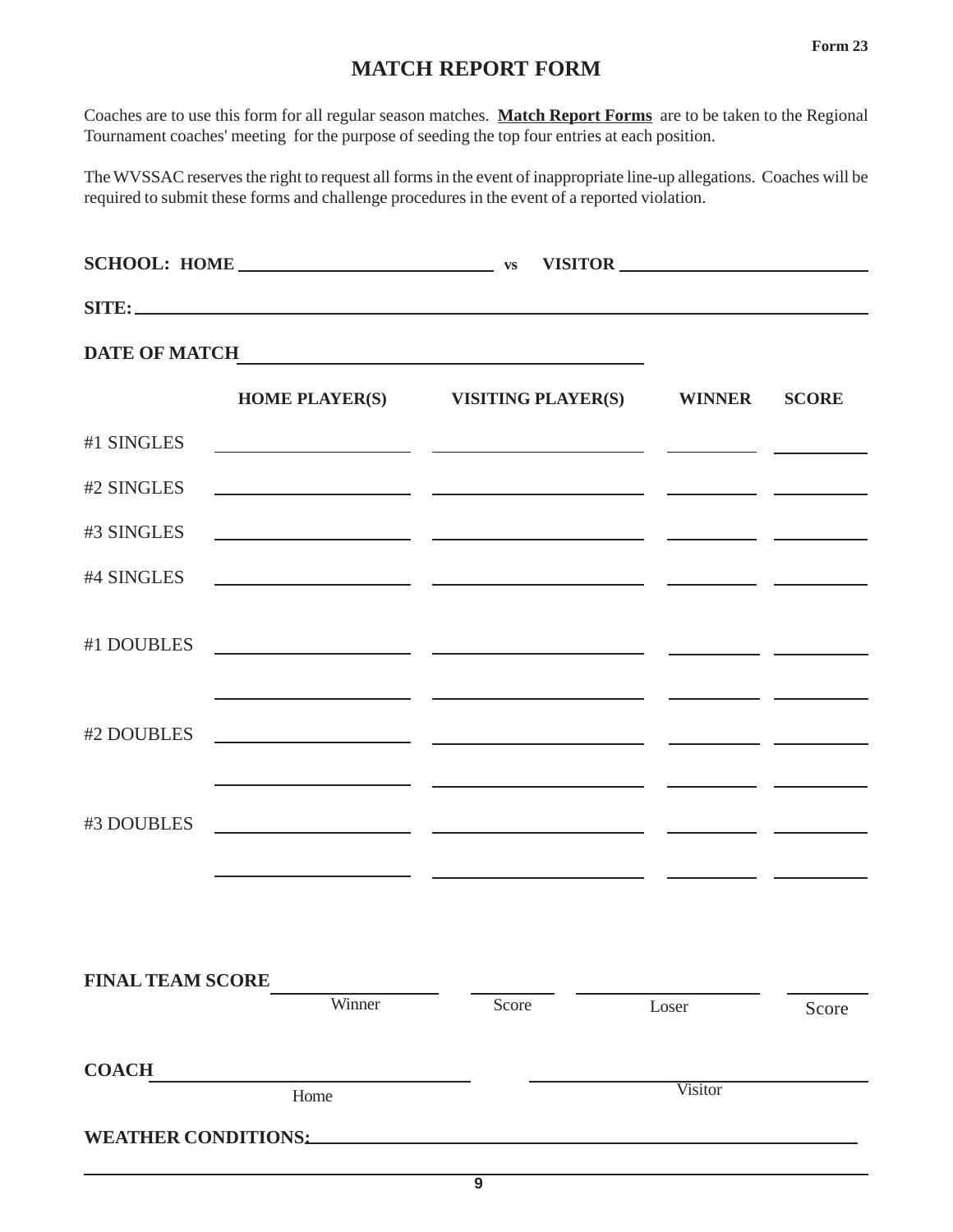## **Tennis Information Verification Form**

|                     |                                | (Boys Coach) (Girls Coach)                                   | (Both)                                                             |
|---------------------|--------------------------------|--------------------------------------------------------------|--------------------------------------------------------------------|
|                     |                                |                                                              |                                                                    |
|                     |                                | (Boys Coach) (Girls Coach)                                   | (Both)                                                             |
|                     |                                |                                                              |                                                                    |
|                     |                                |                                                              |                                                                    |
|                     |                                |                                                              |                                                                    |
|                     |                                |                                                              |                                                                    |
|                     |                                | I have received and read the WVSSAC tennis packet materials. |                                                                    |
| (Coaches Signature) |                                |                                                              | (Date)                                                             |
| (Coaches Signature) |                                |                                                              | (Date)                                                             |
|                     | Interscholastic for due date.) |                                                              | Return this form to Heather Enoch by March 16, 2022. (Refer to The |
|                     |                                | <b>WVSSAC</b>                                                |                                                                    |
|                     |                                | <b>2875 Staunton Turnpike</b>                                |                                                                    |
|                     |                                | Parkersburg WV 26104                                         |                                                                    |
|                     |                                | Fax: 304-428-5431                                            |                                                                    |

Ξ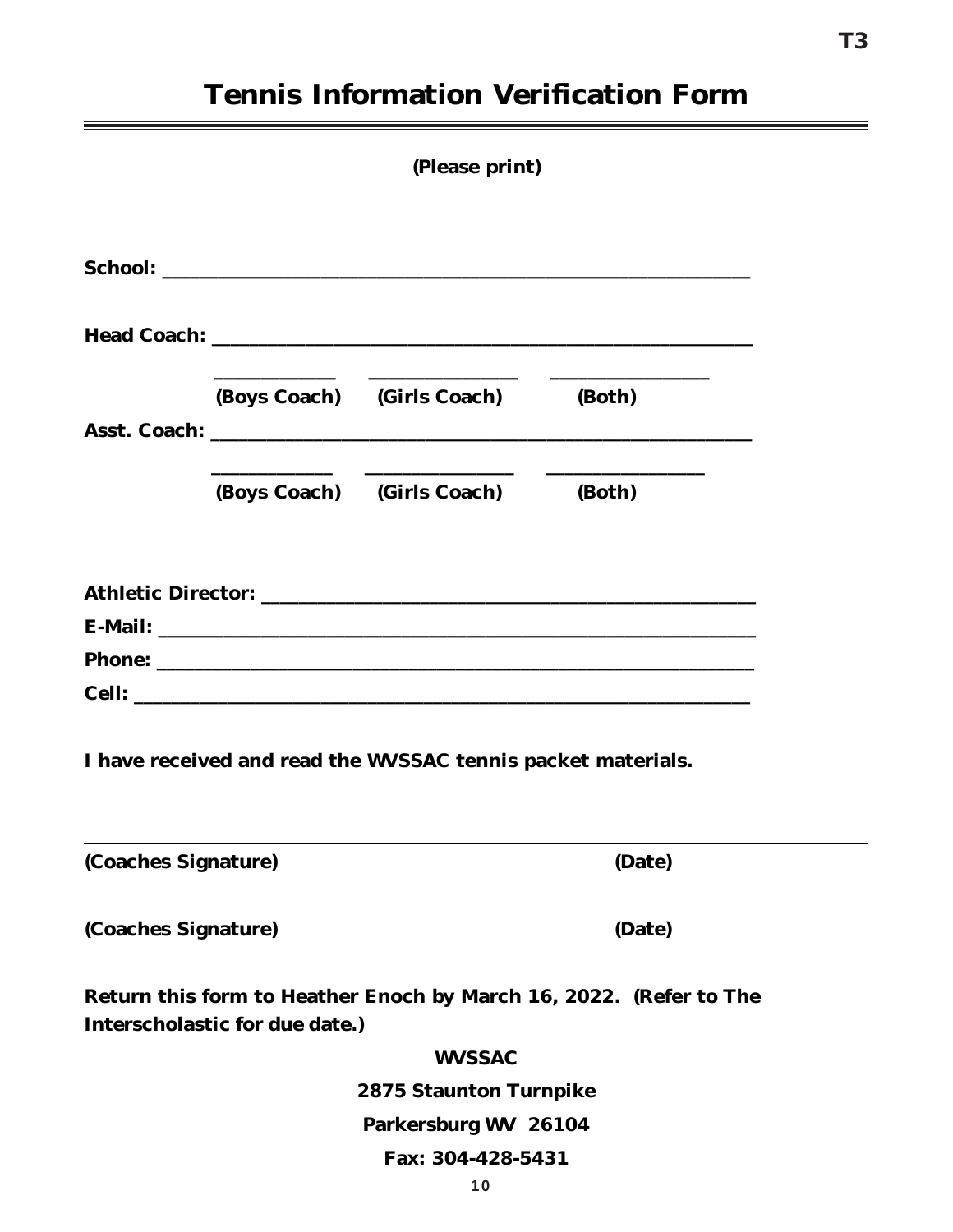## **Tennis Regional Seeding Meeting Form Due by April 6, 2022 to the Regional Director**

|                       |                                                                                   | I am requesting to be notified of the time and place of the seeding meeting for Region:         |
|-----------------------|-----------------------------------------------------------------------------------|-------------------------------------------------------------------------------------------------|
| Please contact me at: |                                                                                   |                                                                                                 |
| Address:              | ,我们也不能在这里的时候,我们也不能在这里的时候,我们也不能会在这里的时候,我们也不能会在这里的时候,我们也不能会在这里的时候,我们也不能会在这里的时候,我们也不 |                                                                                                 |
|                       |                                                                                   |                                                                                                 |
|                       |                                                                                   |                                                                                                 |
|                       |                                                                                   |                                                                                                 |
|                       |                                                                                   |                                                                                                 |
|                       |                                                                                   | (Regional Director will return this portion of the form to the coach)                           |
|                       |                                                                                   | The Region ____________ seeding meeting will be held at _________________________<br>(Location) |
|                       |                                                                                   |                                                                                                 |
| (Date)                |                                                                                   | (Time)                                                                                          |

**NOTE:** If the coach chooses not to use this form and does not attend the seeding meeting, the coach is responsible and the athletes will be placed in a blind draw. If the coach receives no response to this form within six(6) days, each coach must contact the regional director personally.

All seeding meeting dates are posted on the WVSSAC website. It is ultimately the coaches responsibility to check the website for the meeting dates, locations and times.

**T4**

\_\_\_\_\_\_\_\_\_\_\_\_\_\_\_\_\_\_\_\_\_\_\_\_\_\_\_\_\_\_\_\_\_\_\_\_\_\_\_\_\_\_\_ \_\_\_\_\_\_\_\_\_\_\_\_\_\_\_\_\_\_\_\_\_\_\_\_\_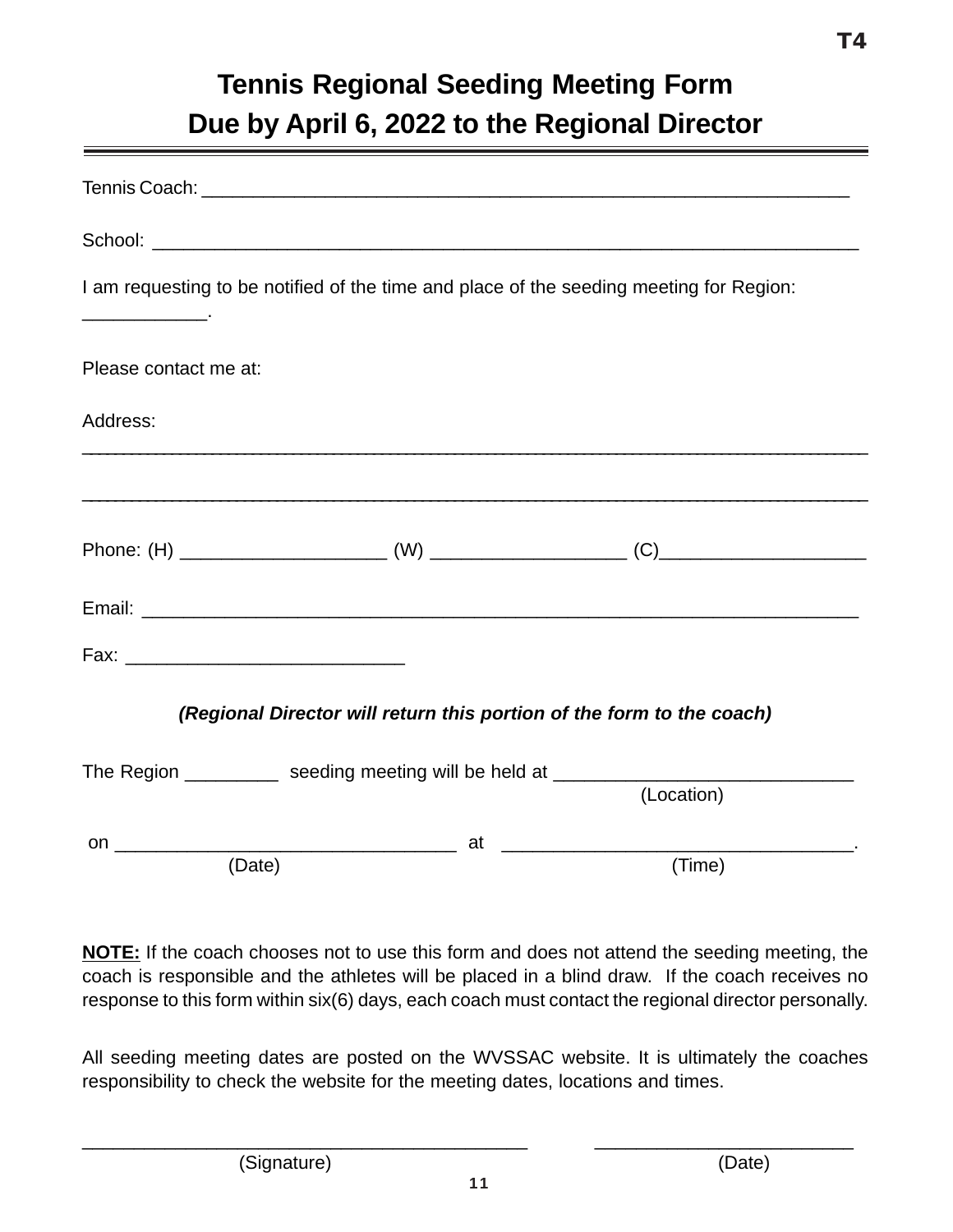#### **Special Report To the School Principal and the WVSSAC**

This form is to be used to report any matter concerning WVSSAC athletic contests that merits the attention of the school principal. It shall be used to report phases of the athletic program which the school should immediately attempt to improve. It may also be used to report an exceptionally good job of game administration. All instances involving unsportsmanlike conduct on the part of coaches, players or fans shall be reported on this form. This includes technical fouls assessed against a team in compliance with the Coaches Bench Decorum Rule. This report must be filed by the official within twenty-four hours following the incident. Prompt reporting of problems will help prevent serious incidents.

This form shall be filled out in triplicate with a copy of this report mailed to the school principal(s) and a copy mailed to the West Virginia Secondary School Activities Commission Office; and a copy to be retained by the official.

| contest             |                                 |                                                                                                                                                                                                                                |                   |         |                                      |
|---------------------|---------------------------------|--------------------------------------------------------------------------------------------------------------------------------------------------------------------------------------------------------------------------------|-------------------|---------|--------------------------------------|
|                     | (School)                        |                                                                                                                                                                                                                                |                   | (Sport) |                                      |
| between             |                                 | _(JH) (JV) (HS) and____                                                                                                                                                                                                        |                   |         | (JH) (JV) (HS)                       |
|                     | (Home School)                   | (Indicate)                                                                                                                                                                                                                     | (Visiting School) |         | (Indicate)                           |
| on                  |                                 |                                                                                                                                                                                                                                |                   |         |                                      |
|                     | (Date)                          |                                                                                                                                                                                                                                |                   |         |                                      |
|                     | Specific matter being reported: |                                                                                                                                                                                                                                |                   |         |                                      |
| <b>Explanation:</b> |                                 |                                                                                                                                                                                                                                |                   |         |                                      |
|                     |                                 |                                                                                                                                                                                                                                |                   |         |                                      |
|                     |                                 |                                                                                                                                                                                                                                |                   |         |                                      |
|                     |                                 |                                                                                                                                                                                                                                |                   |         |                                      |
|                     |                                 |                                                                                                                                                                                                                                |                   |         |                                      |
|                     |                                 |                                                                                                                                                                                                                                |                   |         |                                      |
|                     |                                 |                                                                                                                                                                                                                                |                   |         |                                      |
|                     |                                 |                                                                                                                                                                                                                                |                   |         |                                      |
|                     |                                 |                                                                                                                                                                                                                                |                   |         |                                      |
|                     |                                 |                                                                                                                                                                                                                                |                   |         |                                      |
|                     |                                 |                                                                                                                                                                                                                                |                   |         |                                      |
|                     |                                 |                                                                                                                                                                                                                                |                   |         |                                      |
|                     |                                 |                                                                                                                                                                                                                                |                   |         |                                      |
|                     |                                 |                                                                                                                                                                                                                                |                   |         |                                      |
|                     |                                 |                                                                                                                                                                                                                                |                   |         |                                      |
|                     |                                 |                                                                                                                                                                                                                                |                   |         | Final Score <b>Example</b>           |
|                     |                                 |                                                                                                                                                                                                                                |                   |         | Final Score <b>Communist Science</b> |
|                     |                                 | Date: Signed Signed Signed Signed Signed Signed Signed Signed Signed Signed Signed Signed Signed Signed Signed Signed Signed Signed Signed Signed Signed Signed Signed Signed Signed Signed Signed Signed Signed Signed Signed |                   |         | Registration Number                  |
| Address:            |                                 | <u> 1980 - Jan James James Bernard Bernard Bernard Bernard Bernard Bernard Bernard Bernard Bernard Bernard Bernard B</u>                                                                                                       |                   |         |                                      |
|                     |                                 |                                                                                                                                                                                                                                |                   |         |                                      |

**Mail a copy of this report to the School Principal(s) and to WVSSAC 2875 Staunton Turnpike, Parkersburg, WV 26104**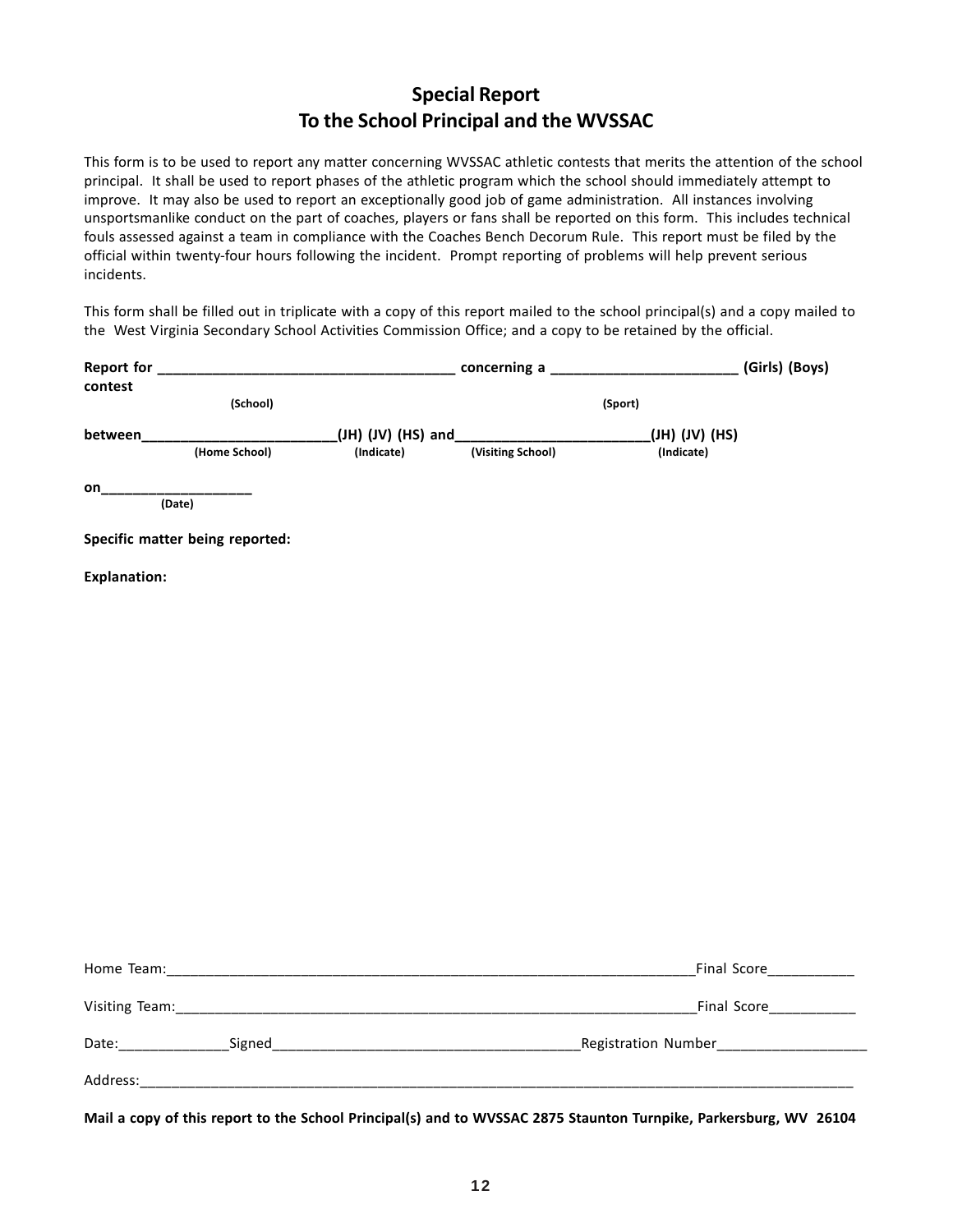## **Coach's Request for Ruling Form Instructions**

If a coach suspects that an action is in violation of the USTA regulation or modifications as adopted by the WVSSAC, the coach must submit this form to the Tournament Director/Head Official. Be reminded that the home administration is the game administration in the absence of a designated director or official.

This form is to be used to resolve complaints, violations, etc., before they become part of the match and interrupt the match, tournament, etc. Whenever possible, the form is to be submitted to the game administration prior to the match or immediately upon the action. All inquiries pertaining to uniforms must be submitted to the game administration prior to the start of the match. No forms will be accepted in excess of 10 minutes of the completion of the match

The decision of the Tournament Director/Head Official will be final. All parties (coaches, players, game administrators, officials, etc.) are reminded that WVSSAC Rule 127-3-16 is in effect for all contests.

#### **WVSSAC Rule 127-3-16 Sports Rules – Game Protests 16.3**

The protest of a game will not be allowed by the Board of Directors when it is based on a judgment decision on the part of an official or even a misinterpretation or misapplication of the rules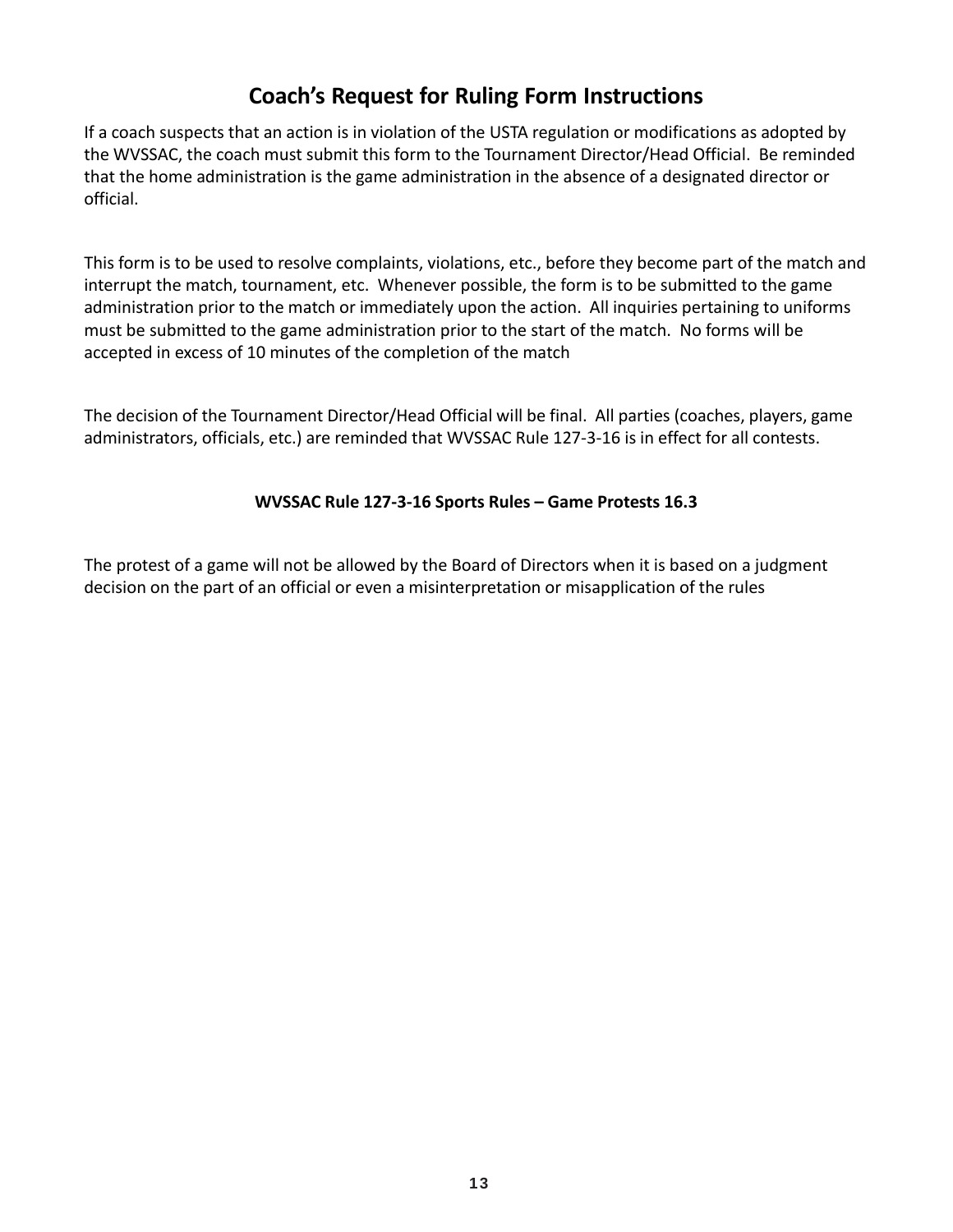## **Coach's Request for Ruling Form**

A copy of this form shall be returned to the submitting coach and the coach of the school in question.

| <b>Indicate type of Match</b>                                                 |                     |                                                                                                                |
|-------------------------------------------------------------------------------|---------------------|----------------------------------------------------------------------------------------------------------------|
| Regular Season<br><u>[</u> [11] Regular Season                                | Regional___________ | State__________                                                                                                |
|                                                                               |                     |                                                                                                                |
| from the WVSSAC Tennis Manual which indicates that an action is in violation. |                     | To request a ruling, a coach must cite the Rule, Section and Article from the USTA Friend At Court or the page |
| <b>USTA Friend At Court</b>                                                   |                     |                                                                                                                |
| Rule:___________                                                              | Section:___________ | Article:___________                                                                                            |
| <b>WVSSAC Tennis Manual</b><br>Page #:___________                             |                     |                                                                                                                |
| <b>Alleged Violation:</b>                                                     |                     |                                                                                                                |
|                                                                               |                     |                                                                                                                |
| <b>Tournament Director/Official's Ruling:</b>                                 |                     |                                                                                                                |
| Legal:__________                                                              | Illegal:___________ |                                                                                                                |
| <b>Explanation:</b>                                                           |                     |                                                                                                                |
|                                                                               |                     |                                                                                                                |
|                                                                               |                     |                                                                                                                |
|                                                                               |                     |                                                                                                                |
| <b>Action Taken:</b>                                                          |                     |                                                                                                                |
|                                                                               |                     |                                                                                                                |
|                                                                               |                     |                                                                                                                |
| Tournament Director/Official's Signature & Date:                              |                     |                                                                                                                |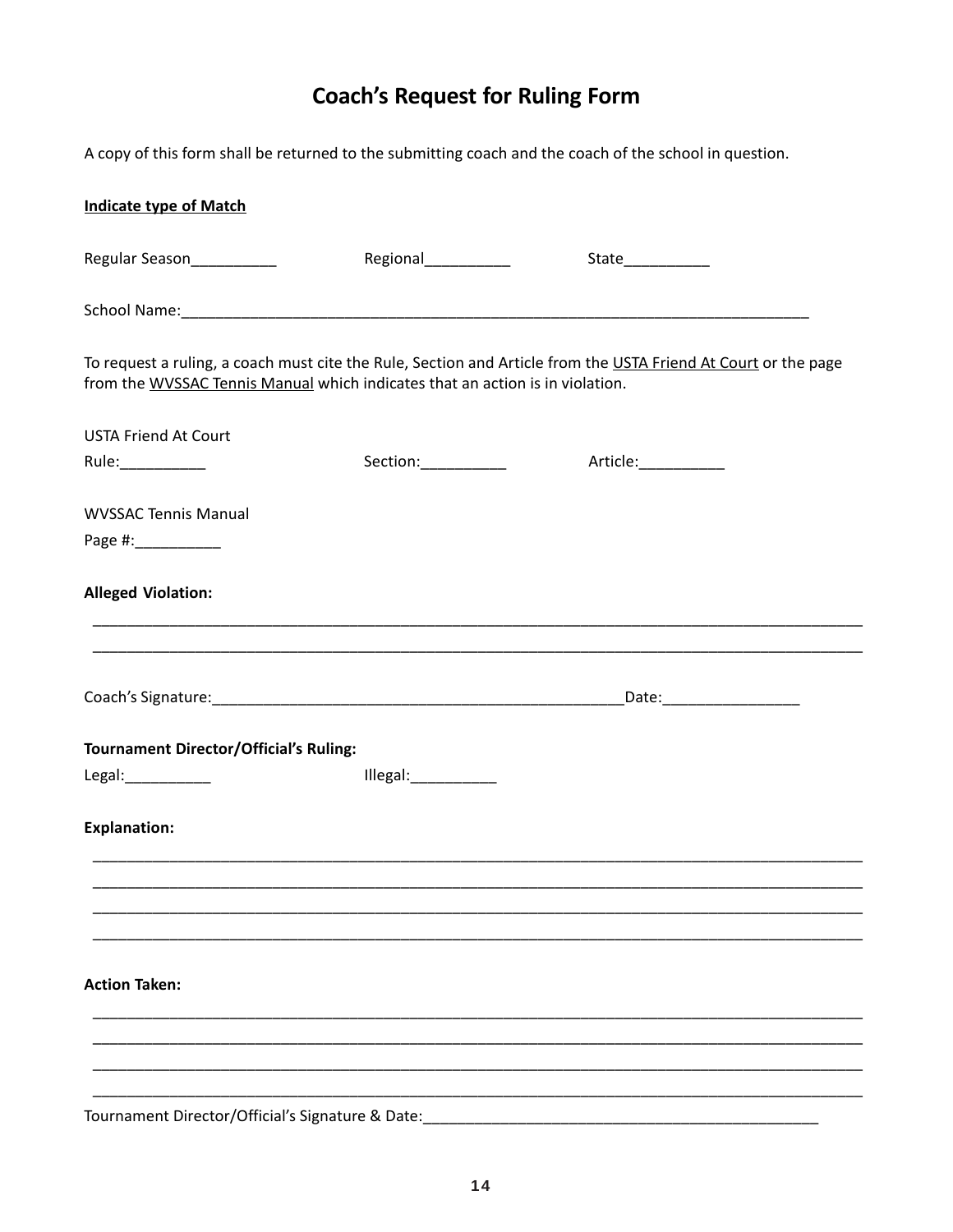#### **TENNIS ALIGNMENT – REGIONAL COMPETITION AAA TEAMS SINGLES AND DOUBLES**

\*Tournament Directors shall refer to the Director's Manual for responsibilities and to the Entry Form Book online for proper form completion.

#### **Region I**

| Site:     | John Marshall High School                                                                            |
|-----------|------------------------------------------------------------------------------------------------------|
| Director: | Roger Simmons, AD, John Marshall HS                                                                  |
| Schools:  | Bridgeport, Brooke, Buckhannon-Upshur, John Marshall, Morgantown, Preston, University, Wheeling Park |

#### **Region II**

| Site:     | Jefferson High School                                                               |
|-----------|-------------------------------------------------------------------------------------|
| Director: | Bill Stewart, AD, Jefferson HS                                                      |
| Schools:  | Hampshire, Hedgesville, Jefferson, Martinsburg, Musselman, Spring Mills, Washington |

#### **Region III**

| Site:     | Kanawha City Tennis Courts                                                                                                   |  |  |  |
|-----------|------------------------------------------------------------------------------------------------------------------------------|--|--|--|
| Director: | Tiffany Anderson, AD, George Washington HS                                                                                   |  |  |  |
| Schools:  | Capital, George Washington, Greenbrier East, Oak Hill, Princeton, Riverside, South Charleston, St. Albans,<br>Woodrow Wilson |  |  |  |

#### **Region IV**

| Site:     | Parkersburg City Park                                                                                        |
|-----------|--------------------------------------------------------------------------------------------------------------|
| Director: | Chris Way, AD, Parkersburg HS                                                                                |
| Schools:  | Cabell Midland, Huntington, Hurricane, Lincoln County, Parkersburg, Parkersburg South, Ripley, Spring Valley |

#### **TENNIS ALIGNMENT – REGIONAL COMPETITION AA–A TEAMS**

#### **SINGLES AND DOUBLES**

\*Tournament Directors shall refer to the Director's Manual for responsibilities and to the Entry Form Book online for proper form completion.

#### **Region I**

| Site:             | Oak Glen High School                                                                                                                                                                                               |
|-------------------|--------------------------------------------------------------------------------------------------------------------------------------------------------------------------------------------------------------------|
| Director:         | Dick Shilling, AD, Oak Glen HS                                                                                                                                                                                     |
| Schools:          | Berkeley Springs, East Fairmont, Fairmont Senior, Frankfort, Keyser, Madonna, Magnolia, North Marion, Oak<br>Glen, Ritchie County, St. Mary's, Weir, Tyler Consolidated, Wheeling Central                          |
| <b>Region II</b>  |                                                                                                                                                                                                                    |
| Site:             | Lincoln HS/Bridgeport HS                                                                                                                                                                                           |
| Director:         | Sarah DePiano, Grafton HS                                                                                                                                                                                          |
| Schools:          | Elkins, Grafton, Lewis County, Liberty H, Lincoln, Moorefield, Notre Dame, Parkersburg Catholic, Petersburg,<br>Philip Barbour, Robert C Byrd, Trinity Christian, Williamstown, Wirt County, Wood County Christian |
| <b>Region III</b> |                                                                                                                                                                                                                    |
| Site:             | <b>Concord University</b>                                                                                                                                                                                          |
| Director:         | Joe Blankenship, Tennis Coach, Concord University                                                                                                                                                                  |

| Schools: | Bluefield, Braxton County, Charleston Catholic, Greenbrier West, Herbert Hoover, Independence, Liberty (R), |
|----------|-------------------------------------------------------------------------------------------------------------|
|          | Midland Trail, Mount View, River View, Shady Spring, Westside, Wyoming East                                 |

#### **Region IV**

| Site:     | Logan High School                                                                                          |
|-----------|------------------------------------------------------------------------------------------------------------|
| Director: | Susan Adkins, AD, Logan HS                                                                                 |
| Schools:  | Chapmanville Regional, Logan, Man, Mingo Central, Point Pleasant, Nitro, Poca, Ravenswood, Scott, Sherman, |
|           | Sissonville, St. Joseph Central, Tug Valley, Wahama, Wayne, Winfield                                       |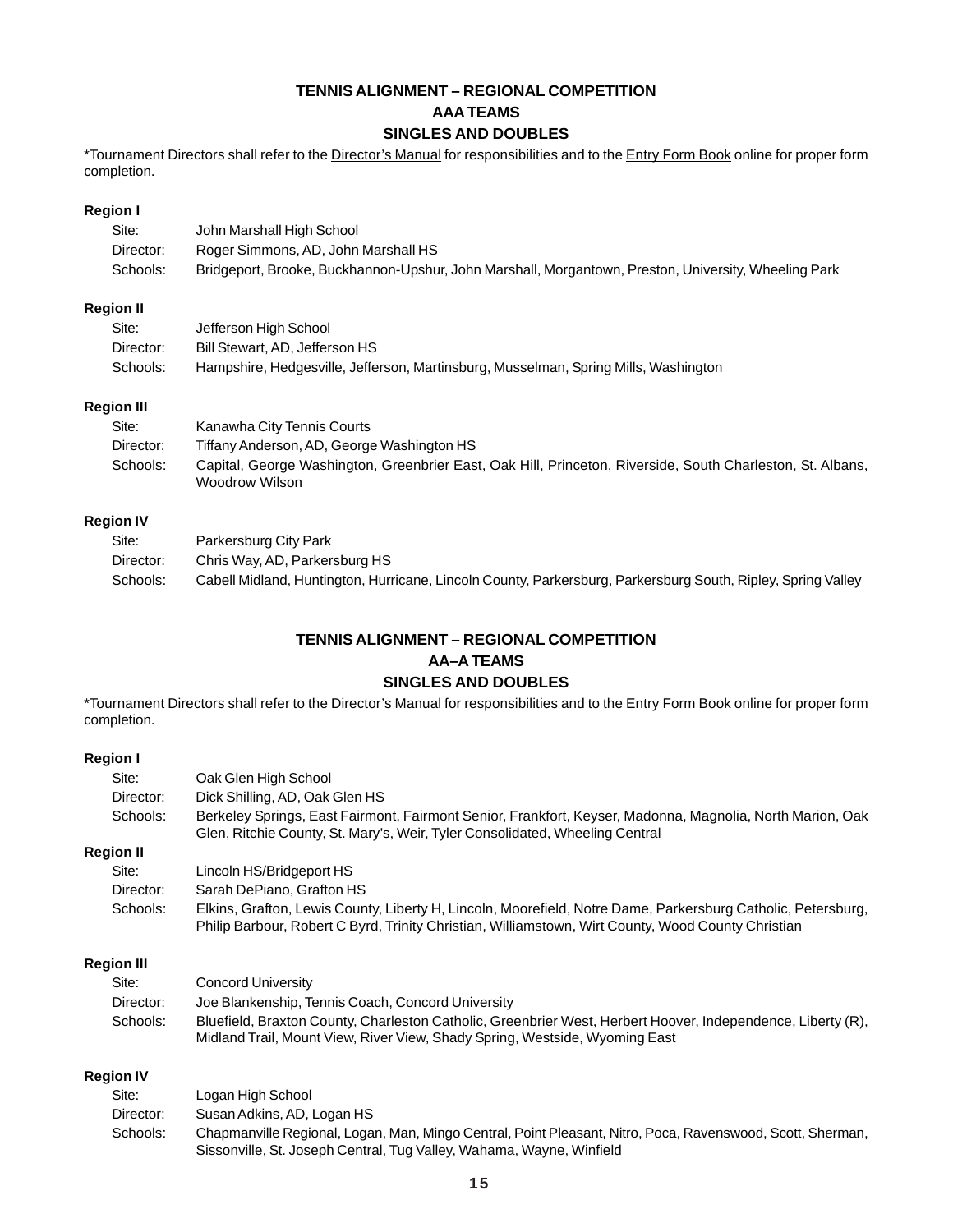#### **2022 Tentative WVSSAC State Tennis Tournament Schedule**

**Note**: All times are tentative and are subject to change as dictated by playing time, availability of courts, and weather.

#### **ORDER OF PLAY**

Boys A / AA - Charleston Catholic Girls A / AA - Charleston Catholic Boys AAA - Kanawha City Community Center & Tennis Indoor Center Girls AAA - Kanawha City Community Center & Tennis Indoor Center \*All players need to be available for play at 8:00 a.m. on Thursday, Friday & Saturday

┯

Rounds prior to semi finals will be 8 game pro sets. Subsequent matches will be 2 of 3 sets.

| <b>THURSDAY, MAY 12</b><br>7:15 am Officials' Meeting<br>7:30 am Players Report<br>7:45 am Coaches' Meeting<br>(at assigned site)<br><b>Play Begins</b><br>8:00 am | <b>FRIDAY, MAY 13</b><br>7:15 am<br><b>Officials' Meeting</b><br><b>Players Report</b><br>7:30 am<br>Coaches' Meeting<br>7:45 am<br>(at assigned site)<br><b>Play Begins</b><br>8:00 am                                                                                                                              |
|--------------------------------------------------------------------------------------------------------------------------------------------------------------------|----------------------------------------------------------------------------------------------------------------------------------------------------------------------------------------------------------------------------------------------------------------------------------------------------------------------|
| <b>SINGLE MATCHES</b><br>#1 Position Rounds 1 and 2<br>#2 Position Rounds 1 and 2<br>#3 Position Rounds 1<br><b>DOUBLE MATCHES</b><br>#1 Position Round 1          | <b>DOUBLE MATCHES</b><br>#1 Position Round 2<br>#2 Position Round 1<br><b>SINGLES MATCHES</b><br>#1 Position Semi-Finals<br>#2 Position Semi-Finals<br>#3 Position Semi-Finals<br>#4 Position Semi-Finals<br><b>DOUBLES MATCHES</b><br>#1 Position Semi-Finals<br>#2 Position Semi-Finals<br>#3 Position Semi-Finals |

#### **SATURDAY, MAY 14, 2022 CHAMPIONSHIP MATCHES (All finals will be held at Kanawha City Community Center & Charleston Catholic) 7:30 Players Report and 7:45 Coaches' Meeting 8:00 Play Begins Singles Finals Doubles Finals**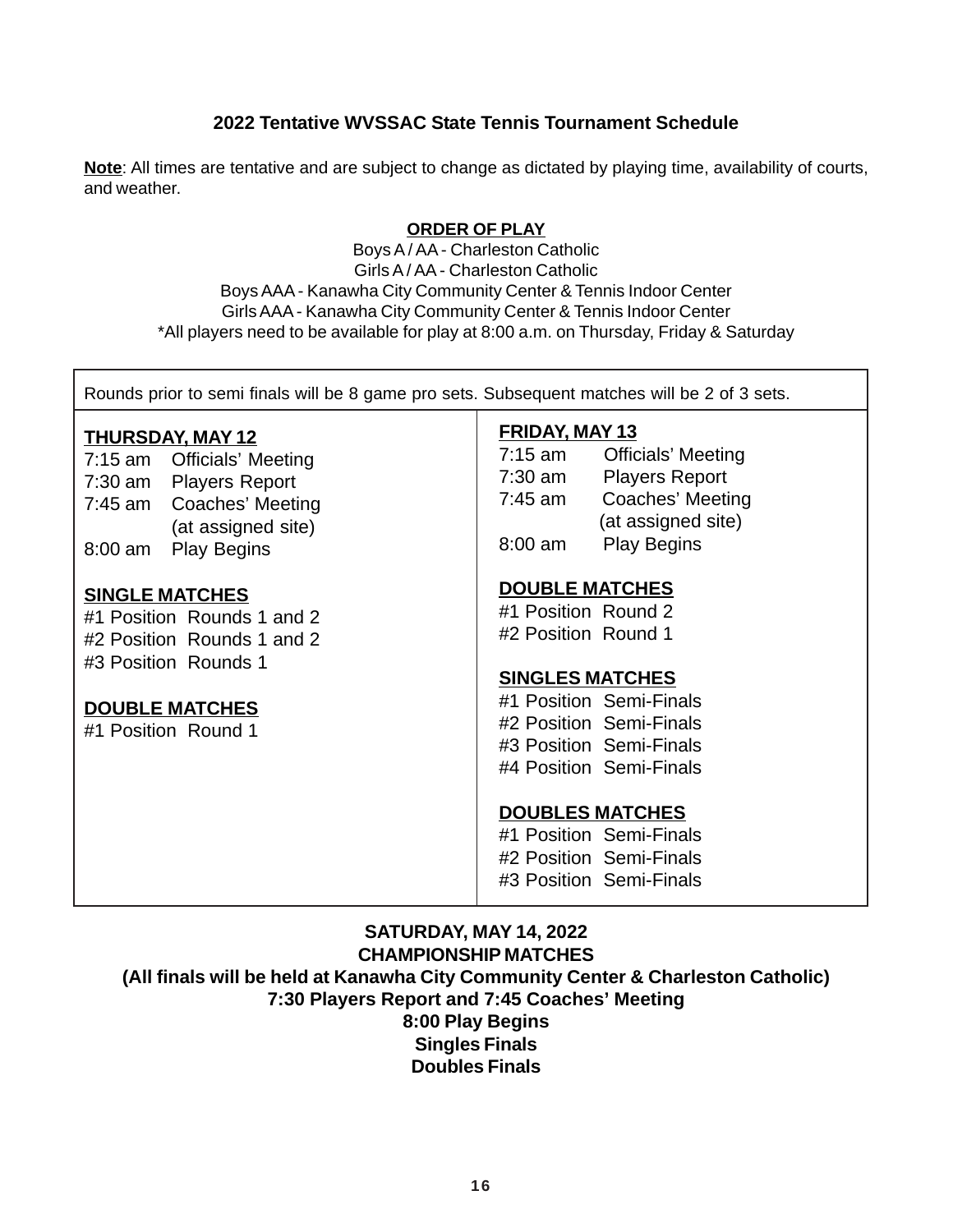**Regional Tournament Directors are to give a copy of this Rooming List Information Sheet and the Rooming List to the coach of each state qualifier.**

## **WVSSAC STATE TOURNAMENT ROOMING LIST INFORMATION**

Please complete the rooming list for this year's State Tournament. Area hotels/motels usually provide rooms at a special rate to those teams and parents attending the State Tournament. Payments for teams must be made in full by a **school check** (not personal) for all expenses.

Reservations must be made as early as possible. When speaking with the hotel/motel contact, please be sure to identify your school name and indicate that the reservations are for the state tournament.

Please check the website for the approved list of hotels/motels who will provide rooms for your sport state tournament.

| Hotel / Motel Policy                                                                                                                                                                                                                                                                                                                                                                                                                                                                |
|-------------------------------------------------------------------------------------------------------------------------------------------------------------------------------------------------------------------------------------------------------------------------------------------------------------------------------------------------------------------------------------------------------------------------------------------------------------------------------------|
| Effective with the 2010-2011 school year, member schools that are eligible to<br>receive reimbursement for lodging at state championship sites MUST be housed<br>at hotel/motel sites that participate in a cooperative agreement with the WVS-<br>SAC. (Member schools will be notified by information posted on the WVS-<br>SAC website and material included in the sport specific coaches packets as<br>to which lodging sites have entered into an agreement with the WVSSAC.) |
| Schools that choose to use unapproved lodging sites will not re-<br>ceive any reimbursement.                                                                                                                                                                                                                                                                                                                                                                                        |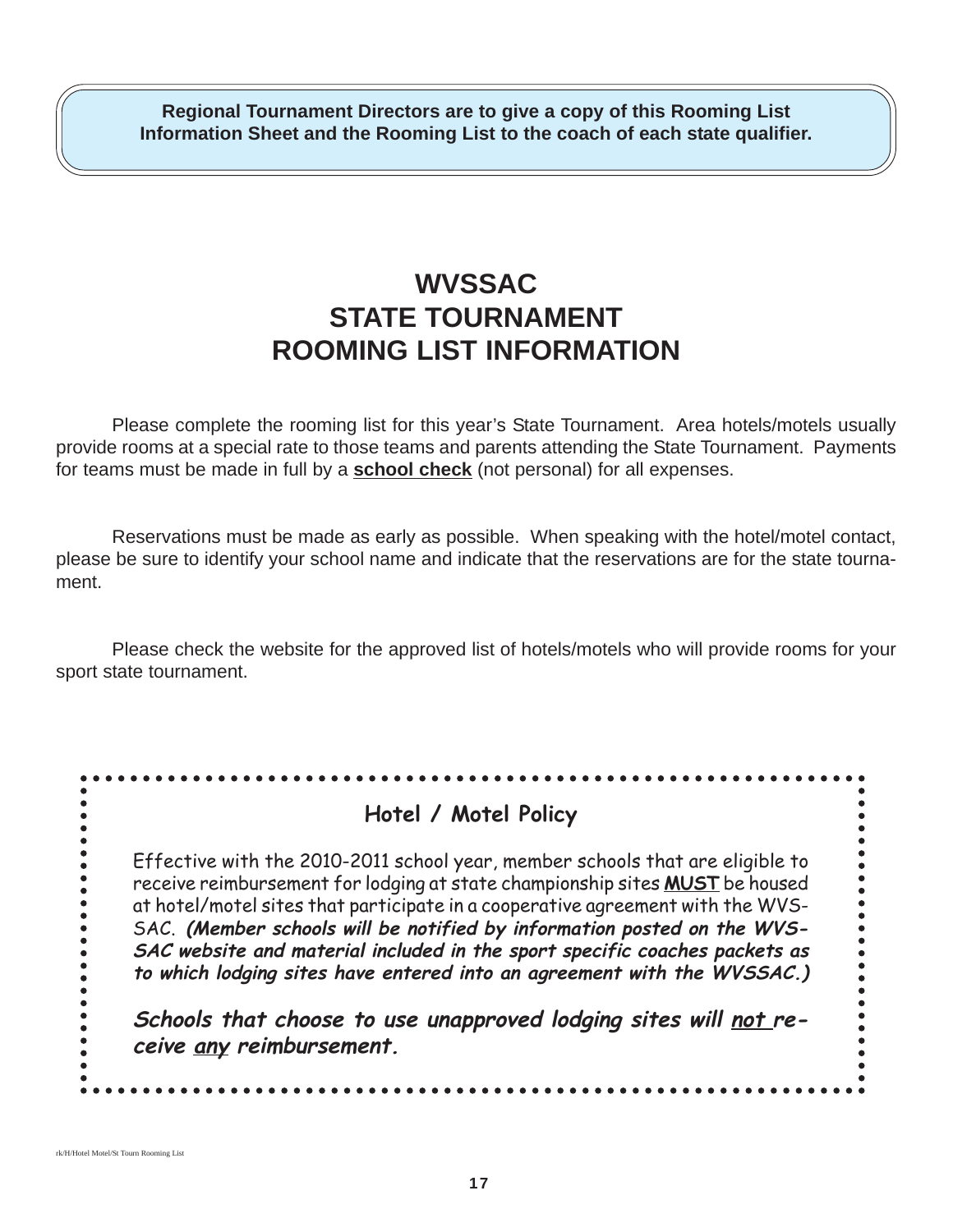## **WVSSAC STATE TOURNAMENT ROOMING LIST**

|                  | Sport  | <b>Tennis</b> |  |
|------------------|--------|---------------|--|
|                  |        |               |  |
|                  |        |               |  |
|                  |        |               |  |
|                  |        |               |  |
|                  |        |               |  |
|                  |        |               |  |
| Coach            |        |               |  |
|                  |        |               |  |
|                  |        |               |  |
| Coach Cell Phone | E-mail |               |  |

\* List each person who will be staying in each room and his/her official capacity. (Coach or Player)

\* Reservations should be made as early as possible.

\* After making reservations, send a copy of the room list to the WVSSAC office (Fax 304-428-5431) and to the hotel/motel contact person. If any changes are made to the room list, a revised copy should be submitted to the hotel/motel management immediately upon arrival.

| Room #1<br>1.<br>2.<br>3.<br>4.      | Name                                                                                                                                                                                           | <b>Official Capacity</b><br><u> 1999 - Johann Barn, mars and de Branch Barn, mars and de Branch Barn, mars and de Branch Barn, mars and de Br</u>                                                                    | Room #9<br>Name<br>1.<br>2.<br>3.<br><u> La componenta de la componenta de la componenta de la componenta de la componenta de la componenta de la comp</u><br>4.                                                                                                                                                                                                                                                                                                                                                                                                               | <b>Official Capacity</b> |
|--------------------------------------|------------------------------------------------------------------------------------------------------------------------------------------------------------------------------------------------|----------------------------------------------------------------------------------------------------------------------------------------------------------------------------------------------------------------------|--------------------------------------------------------------------------------------------------------------------------------------------------------------------------------------------------------------------------------------------------------------------------------------------------------------------------------------------------------------------------------------------------------------------------------------------------------------------------------------------------------------------------------------------------------------------------------|--------------------------|
| Room #2 Name<br>1.<br>2.<br>3.<br>4. | <u> 1989 - Johann John Stone, mars eta biztanleria (</u>                                                                                                                                       | <b>Official Capacity</b>                                                                                                                                                                                             | Room #10 Name<br>1.<br>2.<br><u> 1980 - Jan Barbara Barbara, manazarta per</u><br>4.                                                                                                                                                                                                                                                                                                                                                                                                                                                                                           | <b>Official Capacity</b> |
| Room #3<br>1.<br>2.<br>3.<br>4.      | Name<br><u> 1989 - Johann Barn, margaret eta idazlea (</u>                                                                                                                                     | <b>Official Capacity</b>                                                                                                                                                                                             | Room #11<br>Name<br>1.<br>2.<br>3.<br>4.                                                                                                                                                                                                                                                                                                                                                                                                                                                                                                                                       | <b>Official Capacity</b> |
| Room #4<br>1.<br>2.<br>3.<br>4.      | Name                                                                                                                                                                                           | <b>Official Capacity</b><br><u> 1999 - Johann Harry Harry Harry Harry Harry Harry Harry Harry Harry Harry Harry Harry Harry Harry Harry Harry</u><br><u> 1980 - Johann John Harry Barnett, fransk politik (d. 19</u> | Room #12 Name<br>1.<br>2.<br>3.<br><u> 2002 - Jan James James Barnett, amerikansk politik (</u><br>4.                                                                                                                                                                                                                                                                                                                                                                                                                                                                          | <b>Official Capacity</b> |
| Room #5 Name<br>1.<br>2.<br>3.<br>4. | <u> 2002 - Jan Samuel Barbara, margaret e</u> n 1950<br><u> 1980 - Johann Barn, mars ann an t-Amhair ann an t-A</u>                                                                            | <b>Official Capacity</b><br><u> Alexandro Alexandro Alexandro Alexandro Alexandro Alexandro Alexandro Alexandro Alexandro Alexandro Alexandro A</u><br><u> 1989 - Jan James James Barbara, politik eta politikar</u> | Room #13 Name<br>1.<br>2.<br><u> 1980 - Andrea Andrews, amerikansk politik (</u><br>3.<br><u> 1980 - Johann John Stone, mars eta biztanleria (</u><br>4.                                                                                                                                                                                                                                                                                                                                                                                                                       | <b>Official Capacity</b> |
| Room #6<br>1.<br>2.<br>3.<br>4.      | Name<br><u> 2002 - Jan James James Barnett, mengang pada pada 2003 - pada 2003 - pada 2003 - pada 2003 - pada 2003 - pada</u><br><u> 2002 - Jan James James Barnett, filosof eta idazlea (</u> | <b>Official Capacity</b><br><u> Listen von de Stadt von de Stadt von de Stadt von de Stadt von de Stadt von de Stadt von de Stadt von de Stadt vo</u>                                                                | Room #14<br>Name<br>1.<br><u> Territoria de la contenentación de la contenentación de la contenentación de la contenentación de la contenentación de la contenentación de la contenentación de la contenentación de la contenentación de la contenentación</u><br>2.<br>3.<br><u> 1980 - Jan James James Barnett, fransk politik (d. 1980)</u><br>4.                                                                                                                                                                                                                           | <b>Official Capacity</b> |
| Room #7<br>1.<br>2.<br>3.<br>4.      | Name<br><u> Alexandro de la contrada de la contrada de la contrada de la contrada de la contrada de la contrada de la co</u><br><u> 2002 - Jan James James Barnett, filozof eta idazlea (</u>  | <b>Official Capacity</b><br><u> 1990 - Johann Barn, mars and de Branch Barn, mars and de Branch Barn, mars and de Branch Barn, mars and de Br</u>                                                                    | Room #15<br>Name<br>1.<br><u> Alexandro de la contenentación de la contenentación de la contenentación de la contenentación de la contenentación de la contenentación de la contenentación de la contenentación de la contenentación de la contenentación </u><br>2.<br><u> 1980 - Johann John Stein, fransk politik (</u><br>3.<br><u> 1999 - Johann Harry Harry Harry Harry Harry Harry Harry Harry Harry Harry Harry Harry Harry Harry Harry Harry Harry Harry Harry Harry Harry Harry Harry Harry Harry Harry Harry Harry Harry Harry Harry Harry Harry Harry Ha</u><br>4. | <b>Official Capacity</b> |
| Room #8<br>1.<br>2.<br>3.<br>4.      | Name                                                                                                                                                                                           | <b>Official Capacity</b>                                                                                                                                                                                             | Room #16 Name<br>1.<br>2.<br>3.<br>4.                                                                                                                                                                                                                                                                                                                                                                                                                                                                                                                                          | <b>Official Capacity</b> |

rk/H/Hotel Motel/St Tourn Rooming List

WVSSAC, 2875 Staunton Turnpike, Parkersburg, WV 26104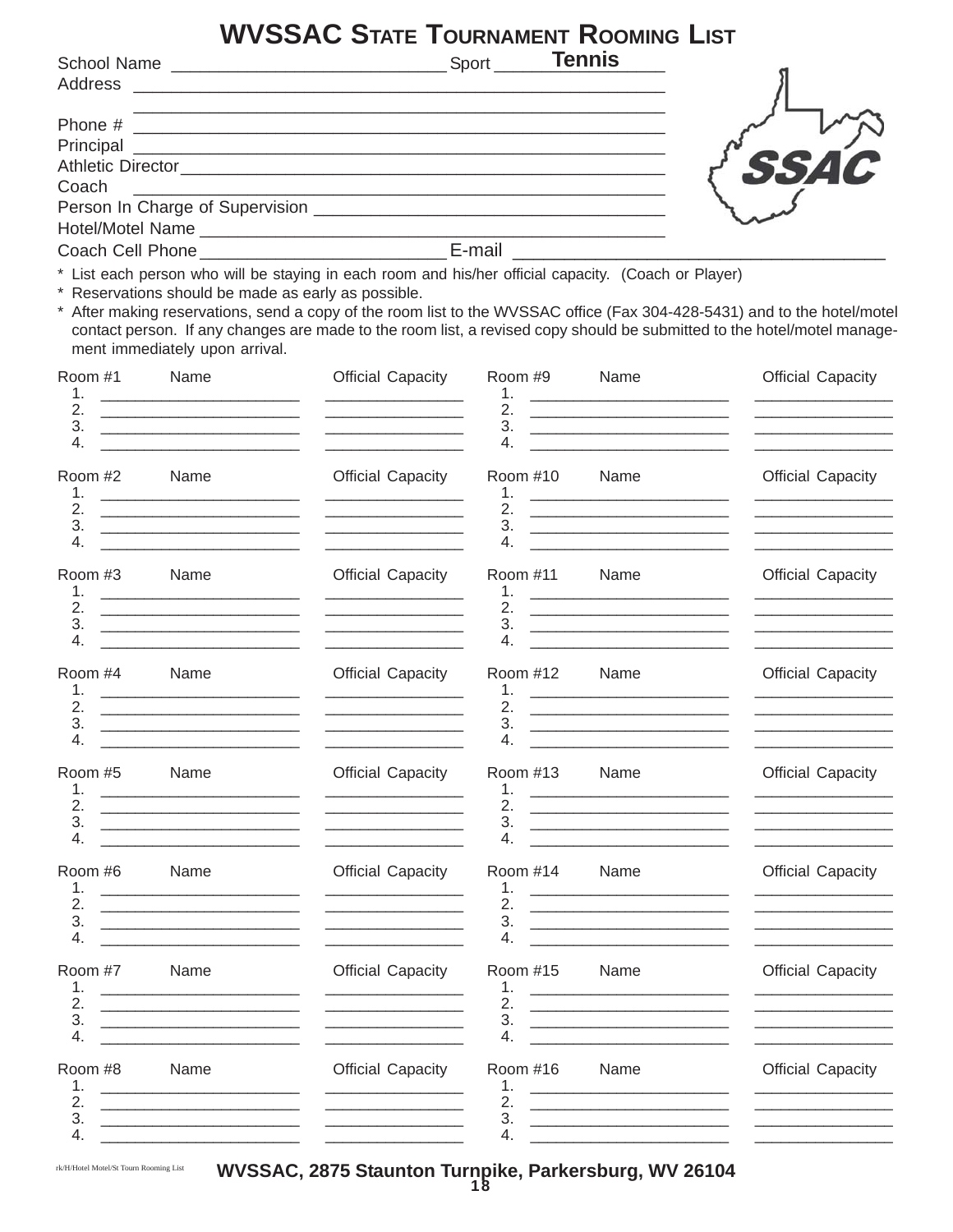## **State Tournament Program Information**

- *Goal: To provide a quality program for all championship events*
- *What: Tennis State Championship Program*

*Deadline: May 6, 2022 - Noon - (No Extensions Past the Deadline)*

#### *Required Online Submission Only - (School Information-Roster-Schedule)*

- Go to www.wvssac.org click on Admin Login in the upper left corner of homepage
- $\blacktriangledown$  Type in your Username and Password as the school Administrator in the appropriate sections and click on Login
- a Click on Submit Rosters. Under Program select Senior and select **Tennis**
- $\triangledown$  Complete the School Information and head coaches information. Click Update/Continue
- $\vee$  Click the Sync button and enter the information requested, then save by clicking the Update/ Save Roster button. Always view your roster for accuracy.
- $\vee$  If you don't find a student, go to the Eligibility Certificate Form and add the name and return to the Roster and click Sync button. **Note:** The Sync button feature has been added to update all names on the active Eligibility Certificate Form. Check for accuracy. Save all changes to your eligibility certificate and roster.

#### **Required Items for a Team Page:**

*School Information, Head Coach Information, Roster Information. Update/Complete Online - Printer will use this for the Program Page.*

*Team Picture*

*Individual Head Coaches' Picture*

*Page Sponsor - Please contact a business or the boosters club concerning sponsoring this page. Ad is about the size of a business card which often times is used. Team Page Cost - \$125 - Make checks payable to WVSSAC. Indicate sport & school in memo section of check.*

**When emailing the team/coach pictures and page sponsor, please enter the school name (***No Abbreviations, please***) and sport in the subject line of the email.**

| <b>Questions Contact:</b> | <b>Katelyn Enoch</b>            |                    |
|---------------------------|---------------------------------|--------------------|
|                           | <b>WVSSAC</b>                   |                    |
|                           | <b>2875 Staunton Turnpike</b>   |                    |
|                           | Parkersburg, WV 26104           |                    |
|                           | Phone (304) 485-5494            | Fax (304) 428-5431 |
|                           | Email: Katelyn.Enoch@wvssac.org |                    |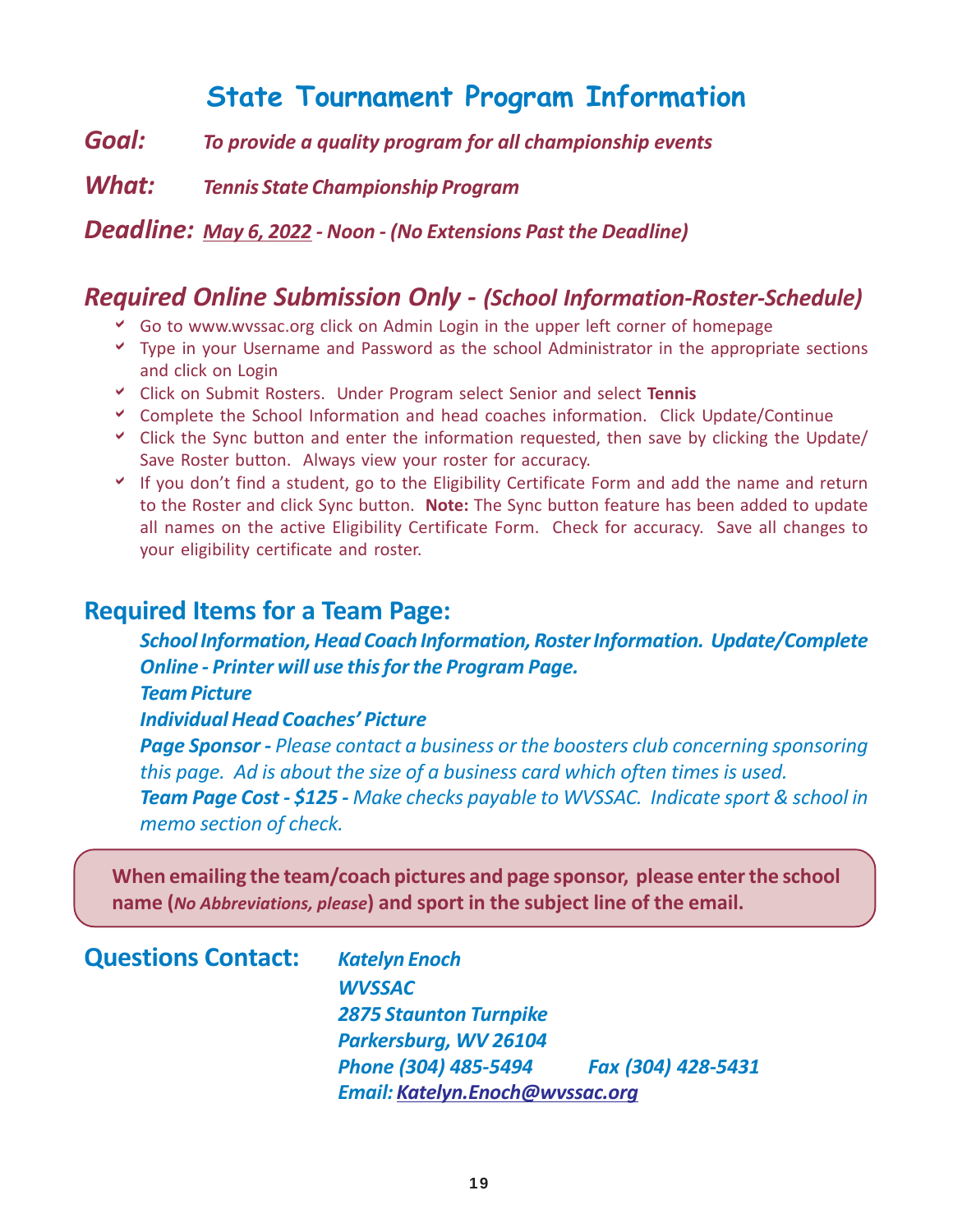

## Refer to the previous page for instructions on filling out coaching and team information online.



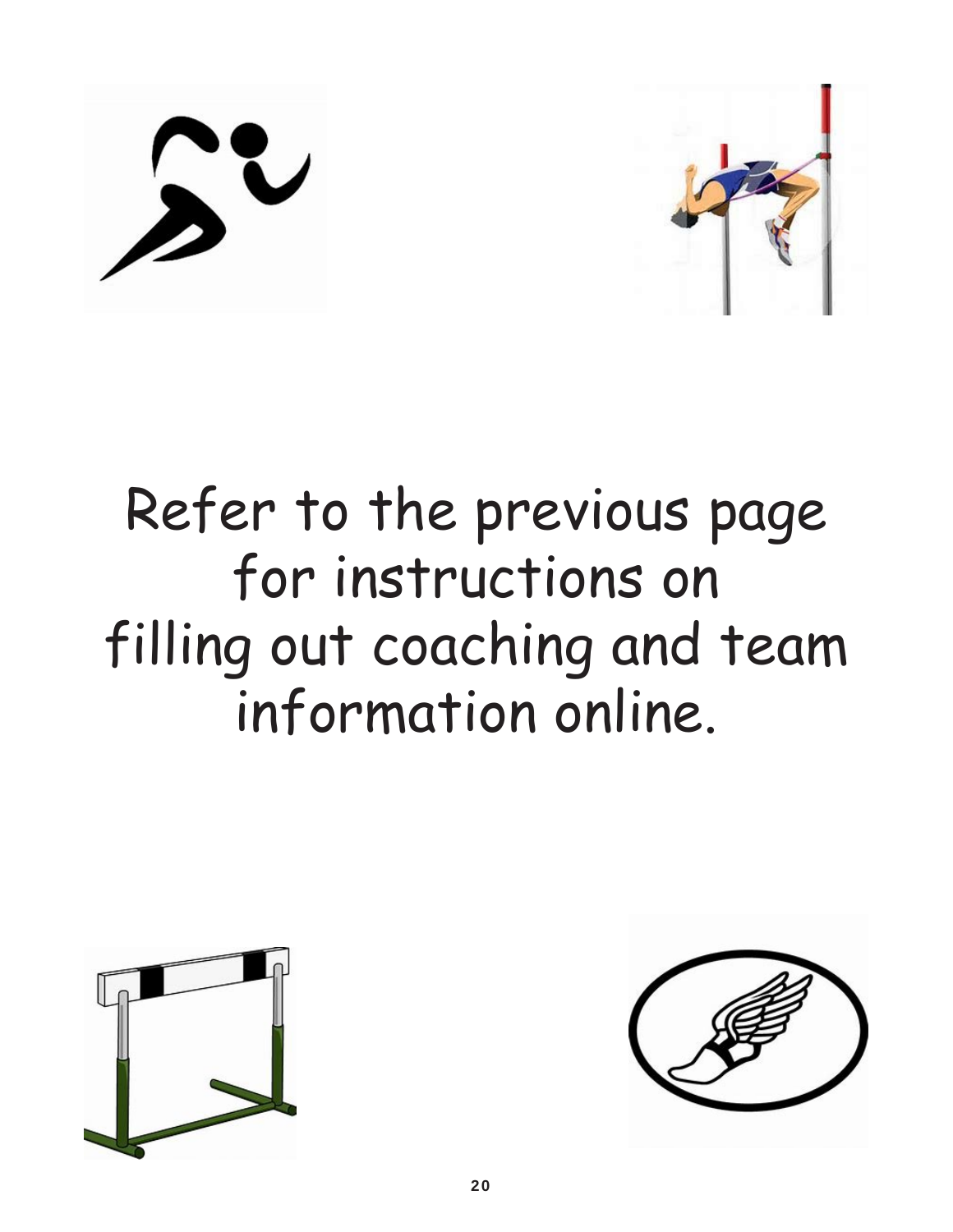

## **COACHING REMINDERS**



**Practice:** Team members must have 12 practices on 12 separate days - 5 days sports specific if participating in another sport during the same sports season. A student must have 5 days of practice if coming from one sports season into the next sports season without interruption of school days. Only students enrolled in the specific member school and a member of team is allowed to practice. Rule 127-2-13.

**Sunday Contests:** Contests or practice on Sunday is prohibited. Practice refers to any group or individual meeting to view films or activity associated with the activity of that sports season. Rule 127-3-14.

**Physical Exam:** Team members must have Athletic Participation/Parental Consent/Physician's Certificate form completed and on file before beginning practice. Rule 127-3-3. (Must be on or after May  $1^{st}$ )

**All-Star Competition:** Any student completing athletic eligibility at the end of current school year because of age or competition of semesters of eligibility may play in one (1) all-star game upon conclusion of the season without loss of eligibility for balance of year. Rule 127-3-4.

**Awards:** Team members can accept awards from school sponsoring a sanctioned event or the school. Wearing apparel, championship rings, equipment, athletic goods that exceeds \$100.00 are prohibited from any source. Rule 127-3-5.

**Out of Season Coaching:** Coaches may not promote, initiate, organize, supervise or participate in out-ofseason events involving students of the same sport as the grade level coaching assignment and preceding grade level except as specified in Rules 127-3-7.2 and 127-3-7.3. Rule 127-3-7.7.

**Amateur:** Any team member competing for money, receiving any award or prize of monetary value that has not been approved by the WVSSAC, capitalizing on athletic fame or signing a professional playing contract in that sport is prohibited. Rule 127-2-11.

**Participation as Ineligible:** Any student who participates as ineligible may forfeit eligibility for up to 365 days. Rule 127-2-12.

**Non-School Participation:** Participation is limited to school teams only with a few exceptions in individual sports provided the school principal approves and no school contests/activities are missed. Participation includes but is not limited to, practice, fund raising, team pictures, tryouts, etc. Rule 127-2-10.

**Sanctioning and Travel:** A member school shall not enter a contest, tournament, or competition which requires sanctioning until it is approved 30 days prior to the event. Rule 127-3-16.

For complete details rega*rding the above regulations and those governing team memberships, scholarship, undue influence, age, semester, etc. refer to the Rules & Regulations Handbook or at www.wvssac.org.*

*This is not a comprehensive listing.*